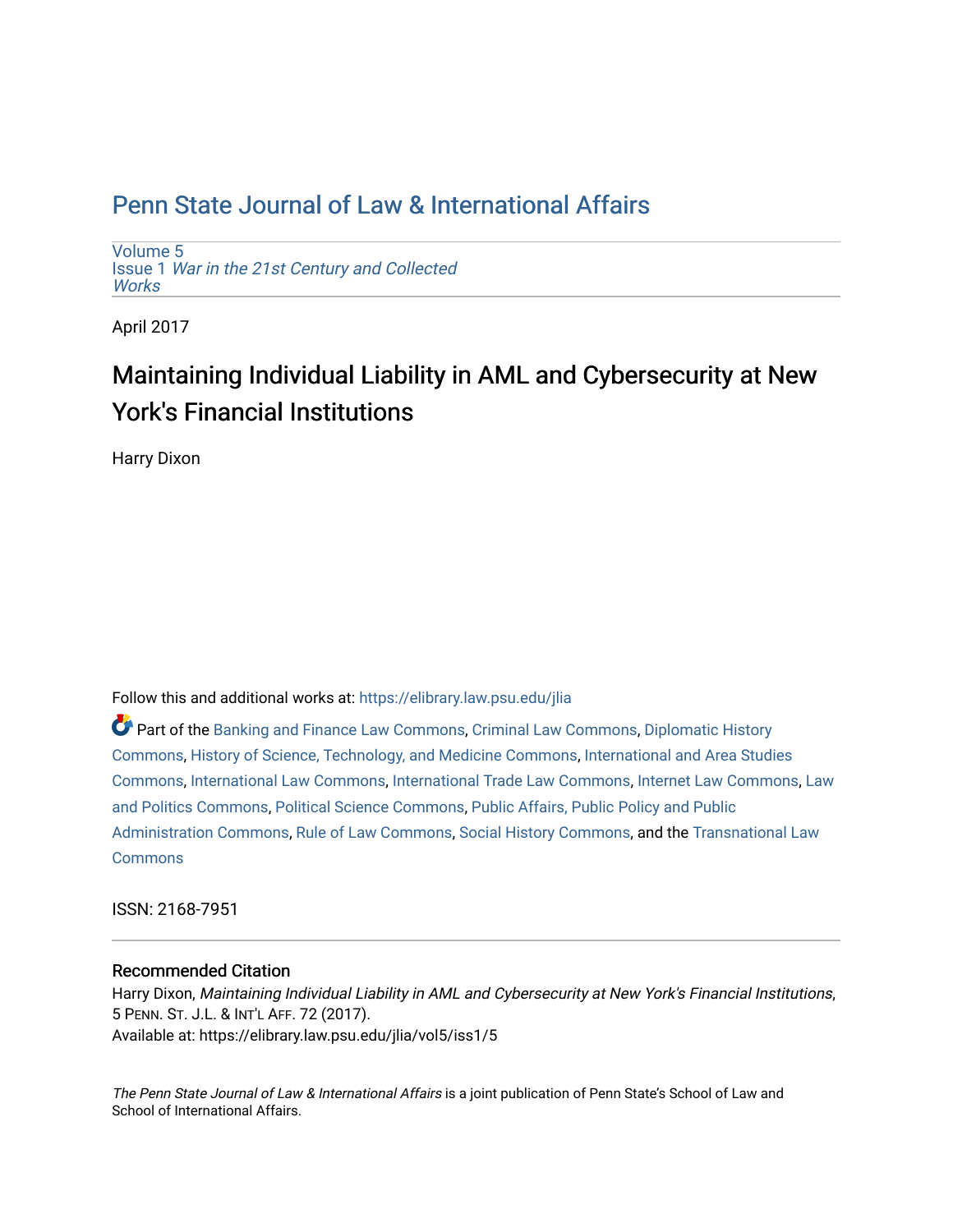$\overline{a}$ 

2017 VOLUME 5 NO. 1

### **MAINTAINING INDIVIDUAL LIABILITY IN AML AND CYBERSECURITY AT NEW YORK'S FINANCIAL INSTITUTIONS**

#### *Harry Dixon\**

*Cybersecurity in the financial sector is of paramount importance. Due to significant cyber intrusions affecting some of the world's biggest banks, in September 2016 New York's Department of Financial Services ("NYDFS") proposed regulations requiring banks and insurance companies to establish cybersecurity programs and designate an internal cybersecurity officer. These rules became final in March 2017. Described as a "first-in-the-nation" effort, the regulations will only affect banks and other financial services providers in New York. However, given New York's outsized influence on the financial services industry, it is likely that this will set a precedent for both state and federal regulators. Thus, NYDFS would do well to set a good precedent.*

*Unfortunately, at least some of the rules need serious improvement. In particular, the proposed regulations require that either the chairperson of the board or a senior officer certify that the firm's cybersecurity program meets the proposal's requirements. Those submitting the certification could be held individually liable if the organization's cybersecurity program is deficient. This liability includes civil and criminal penalties.* 

*However, this contrasts with NYDFS's rule regarding anti-money laundering ("AML") and Office of Foreign Assets Control ("OFAC") transaction monitoring and filtering programs. Under those rules, there are no criminal penalties for individual directors. Because recent developments in financial institutions suggest that AML policy and cybersecurity policy are significantly intertwined and are not easily separable; to track consistency with developments in federal law pertaining to individual liability in corporations; and to maintain consistency and clarity in the law, the NYDFS should, where appropriate, allow its regulators to pursue criminal liability against individuals.*

<sup>\*</sup> Associate, Taylor English Duma LLP, Atlanta, Georgia

University of Georgia, Honors Program 2007 - B.B.A. Economics, *cum laude*,(honors); B.A. History, *cum laude* (honors); University of Georgia School of Law, 2013, Juris Doctor (J.D); and, Certified Anti-Money Laundering Specialist (CAMS). The author would like to thank his family and friends for their support, as well as Cam Piasecki for his commentary and revisions.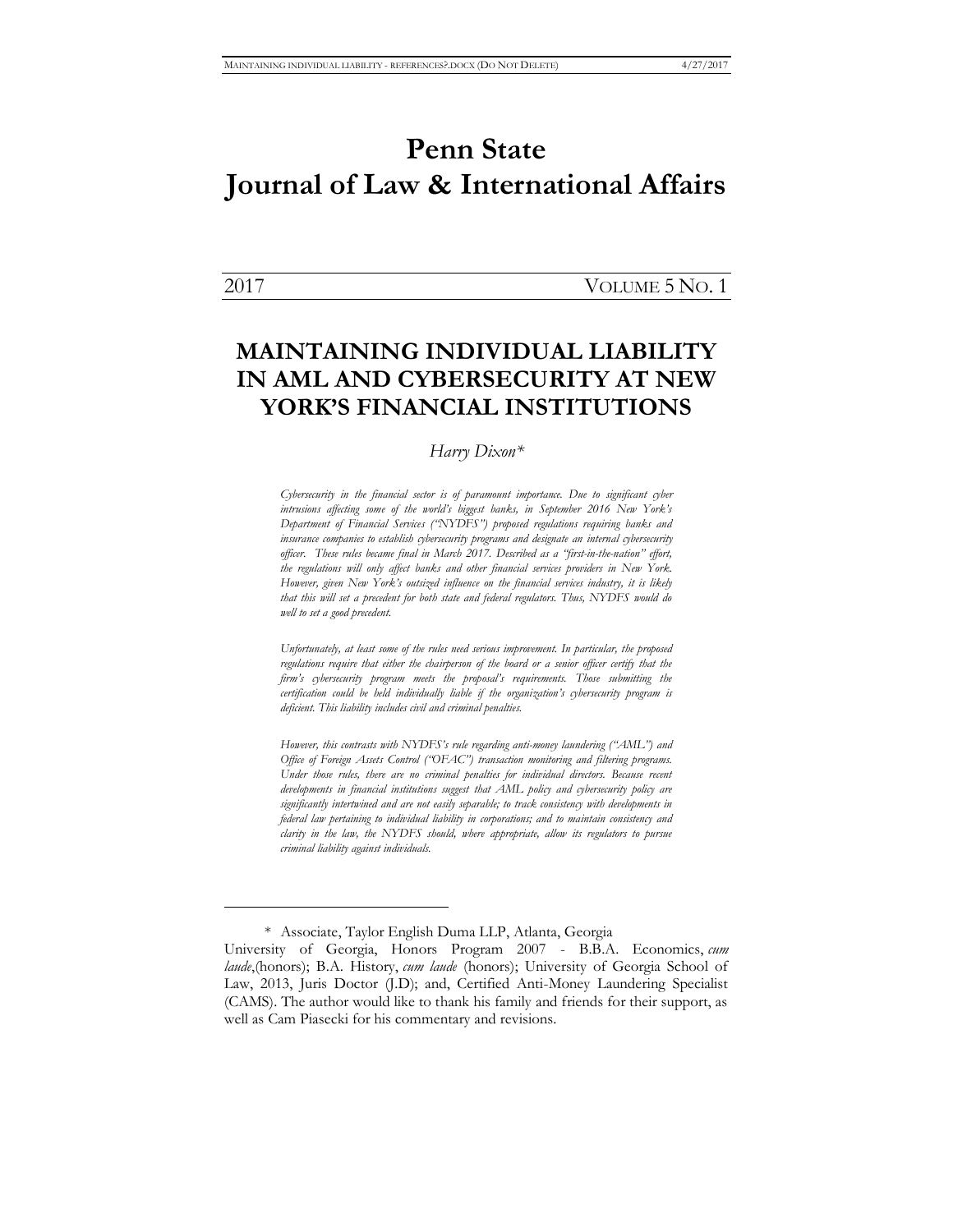### TABLE OF CONTENTS

| Н. |                                                    |                                                      |  |
|----|----------------------------------------------------|------------------------------------------------------|--|
|    |                                                    | A. Corporate criminal liability for individuals 77   |  |
|    |                                                    |                                                      |  |
|    |                                                    |                                                      |  |
|    | III. THE RULE, INDIVIDUAL CORPORATE LIABILITY, AND |                                                      |  |
|    |                                                    |                                                      |  |
|    |                                                    |                                                      |  |
|    |                                                    | A. Changing the language of the statute but not the  |  |
|    |                                                    | underlying enforcement mechanism is unresponsive     |  |
|    |                                                    | to concerns and only confuses firms trying to comply |  |
|    |                                                    |                                                      |  |
|    |                                                    | B. Uniform Language as a Response to Dual Corporate  |  |
|    |                                                    |                                                      |  |
|    |                                                    | C. The Yates Memorandum & Creating a                 |  |
|    |                                                    |                                                      |  |
|    |                                                    |                                                      |  |
|    |                                                    |                                                      |  |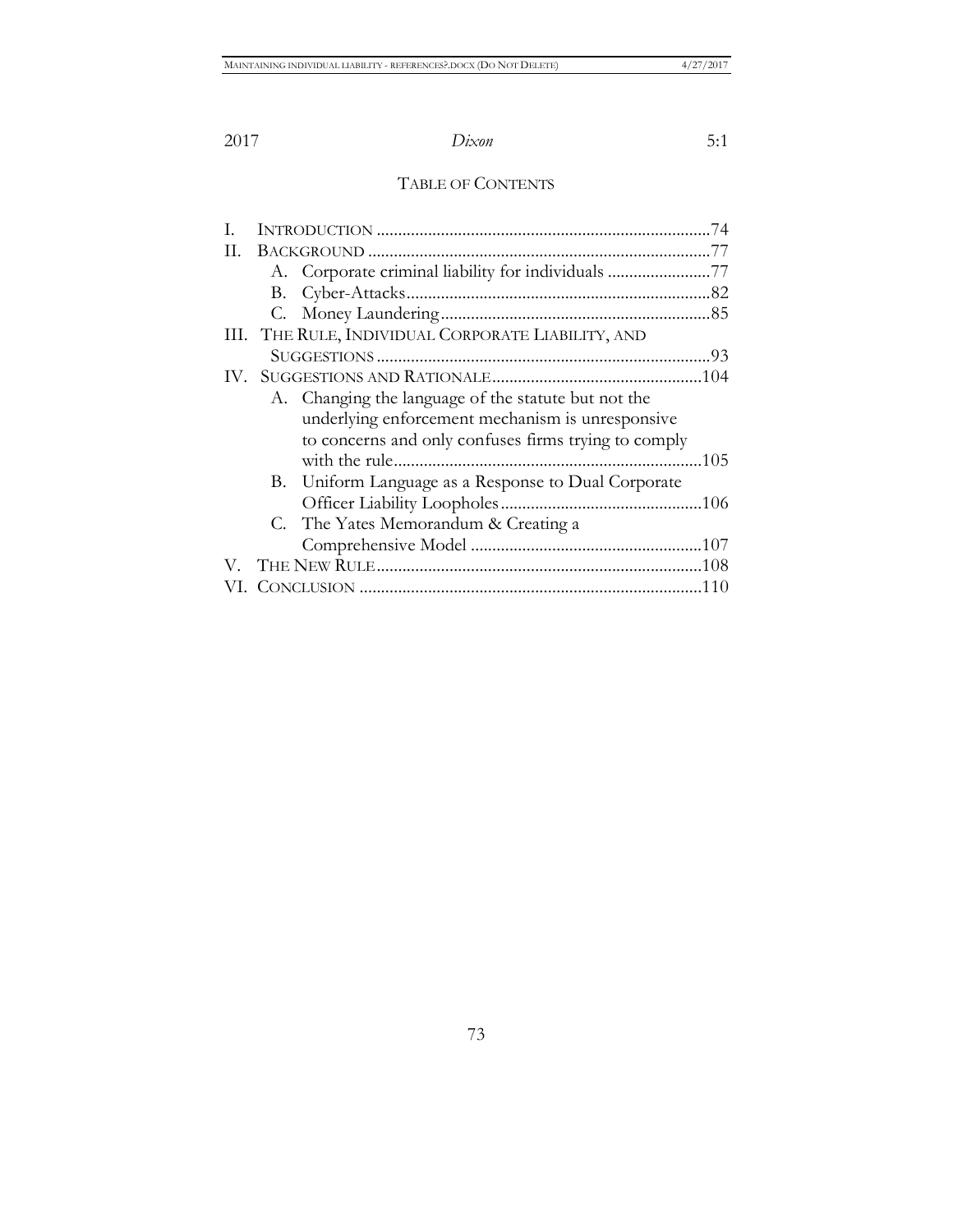#### I. INTRODUCTION

Everyday hackers attack financial institutions for a variety of motives. Some hackers target financial institutions for money, others, for "the lulz." Still, others hack financial institutions for political motivations because by doing so, they may cause damage to the global economy.

In any of these scenarios the potential for damage is significant. For example, in 2013 a Kiev ATM began randomly dispensing money throughout the day.<sup>1</sup> When a Russian cybersecurity firm began to investigate, they discovered that the ATM was only the tip of the iceberg: malware had severely penetrated the bank's computers, even sending back video feeds of employees conducting routine tasks throughout the day.<sup>2</sup> The criminal group  $$ comprised of Chinese, Russians, and Europeans – were then able to impersonate bank officers, turn on various cash machines, and transfer millions of dollars from banks throughout the world into dummy accounts.<sup>3</sup>

The largest financial institution hack in U.S. history highlights the damages a hack can cause. The United States Attorney's Office for the Southern District of New York charged Gery Shalon, Joshua Samuel Aron, and Ziv Orenstein in a 23-count indictment in November of 2015.<sup>4</sup> In addition to charging the men with securities fraud and money laundering, the indictment alleged that the men had stolen the personal information of more than 100 million customers.<sup>5</sup> As these examples demonstrate, cybersecurity in the financial sector is of paramount importance.

Due to these attacks, along with other significant cyber intrusions affecting some of the world's biggest banks, the New

 $\overline{a}$ 

5 *Id.*

<sup>1</sup> David E. Sanger & Nicole Perlroth, *Bank Hackers Steal Millions via Malware*, N.Y. TIMES (Feb. 14, 2015), *available at* http://www.nytimes.com/2015/02/15/ world/bank-hackers-steal-millions-via-malware.html.

<sup>2</sup> *Id.*

<sup>3</sup> *Id.*

<sup>4</sup> U.S. v. Shalon, Aaron, and Orenstein, No. 15-cr-333 (S.D. N.Y. 2015).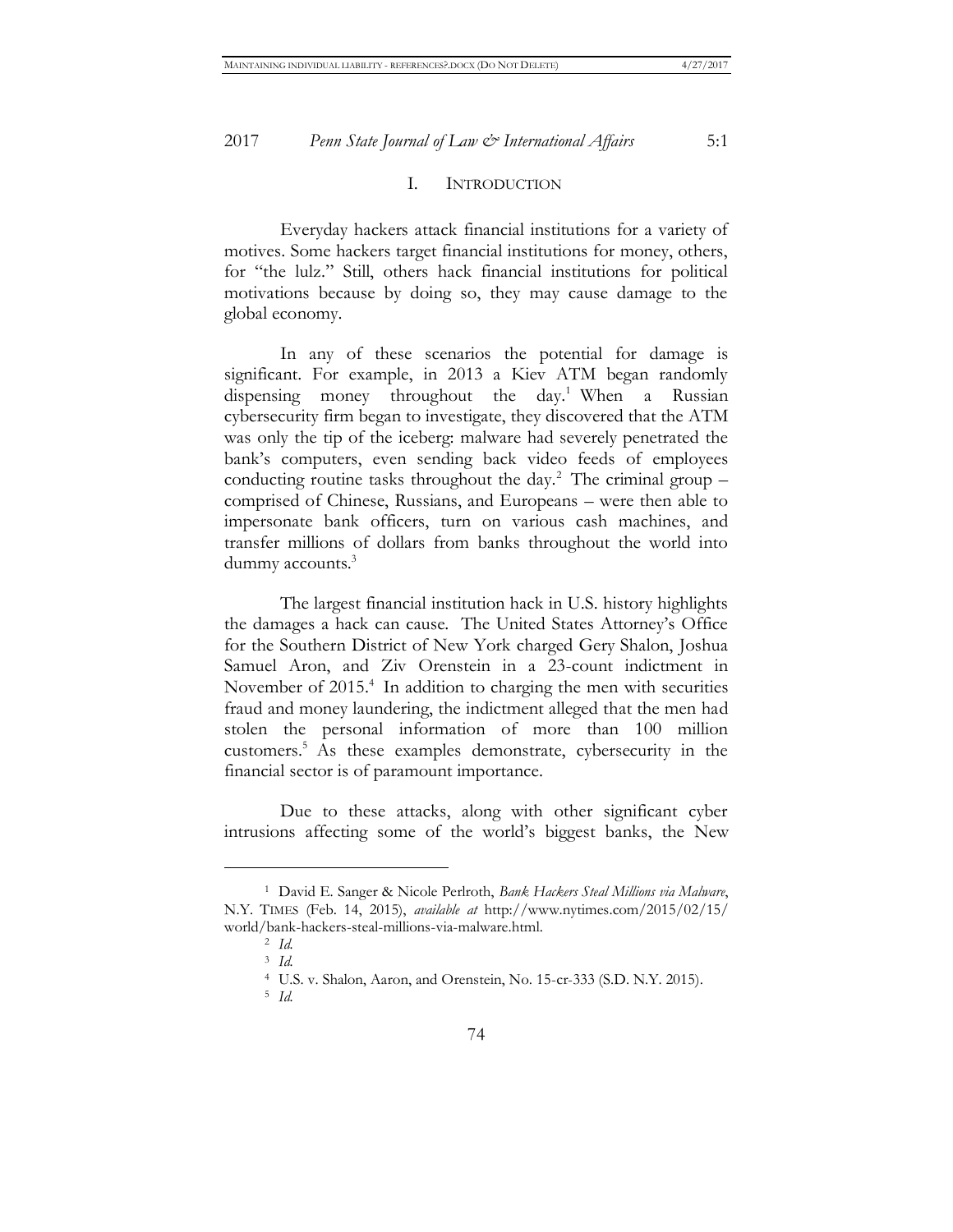$\overline{a}$ 

2017 *Dixon* 5:1

York's Department of Financial Services [*hereinafter* "NYDFS"] proposed regulations<sup>6</sup> requiring banks and insurance companies to establish cybersecurity programs and designate an internal cybersecurity officer in September of  $2016$ .<sup>7</sup> These regulations were the result of years of research that probed weaknesses in financial institutions and then asked for feedback from those institutions regarding their efforts to strengthen their cybersecurity regimes. The results established the groundwork for the basic regulations, subject to a public comment period that closed in November of 2016. The rules became effective on March 1st, 2017.

Described as a "first-in-the-nation" effort, $8$  the regulations will only affect banks and other financial services providers in New York; nevertheless, *only* is a relative term. Given New York's outsized influence on the financial services industry the rules will set a precedent for cybersecurity within financial institutions, and, both state and federal regulators may use the rules as a framework for their own cybersecurity rules and regulations. Thus, it is important that the NYDFS set a rigorous, clear standard that reflects reality and assesses liability where appropriate.

Unfortunately, the NYDFS has unintentionally created a conflict amongst their rules. The cybersecurity regulations require either the chairperson of the board or a senior officer certify the firm's cybersecurity program meets the proposal's requirements in an annual certification.<sup>9</sup> Those submitting the certification can be held

<sup>6</sup> Hereinafter, unless specified otherwise, the terms "regulations" or "the regulations" should be assumed to be referring to the DFS's proposed regulations discussed here.

<sup>7</sup> Sanger & Pelroth, *supra* note 2.

<sup>8</sup> Governor Cuomo, Press Release, *Governor Cuomo Announces Proposal of Firstin-the-Nation Cybersecurity Regulation to Protect Consumers and Financial Institutions*, OFFICIAL NEWS FROM THE OFFICE OF THE GOVERNOR (September 13, 2016), *available at* https://www.governor.ny.gov/news/governor-cuomo-announcesproposal-first-nation-cybersecurity-regulation-protect-consumers-and [*hereinafter* "Governor Cuomo Press Release"].

<sup>9</sup> 23 NYCRR 500: Cybersecurity Requirements for Financial Services Companies, N.Y. DEP'T FIN. SERVS., Section 500.00 (Feb. 2017), *available at* http://www.dfs.ny.gov/legal/regulations/adoptions/rf23-nycrr-500\_cybersecurity.pdf.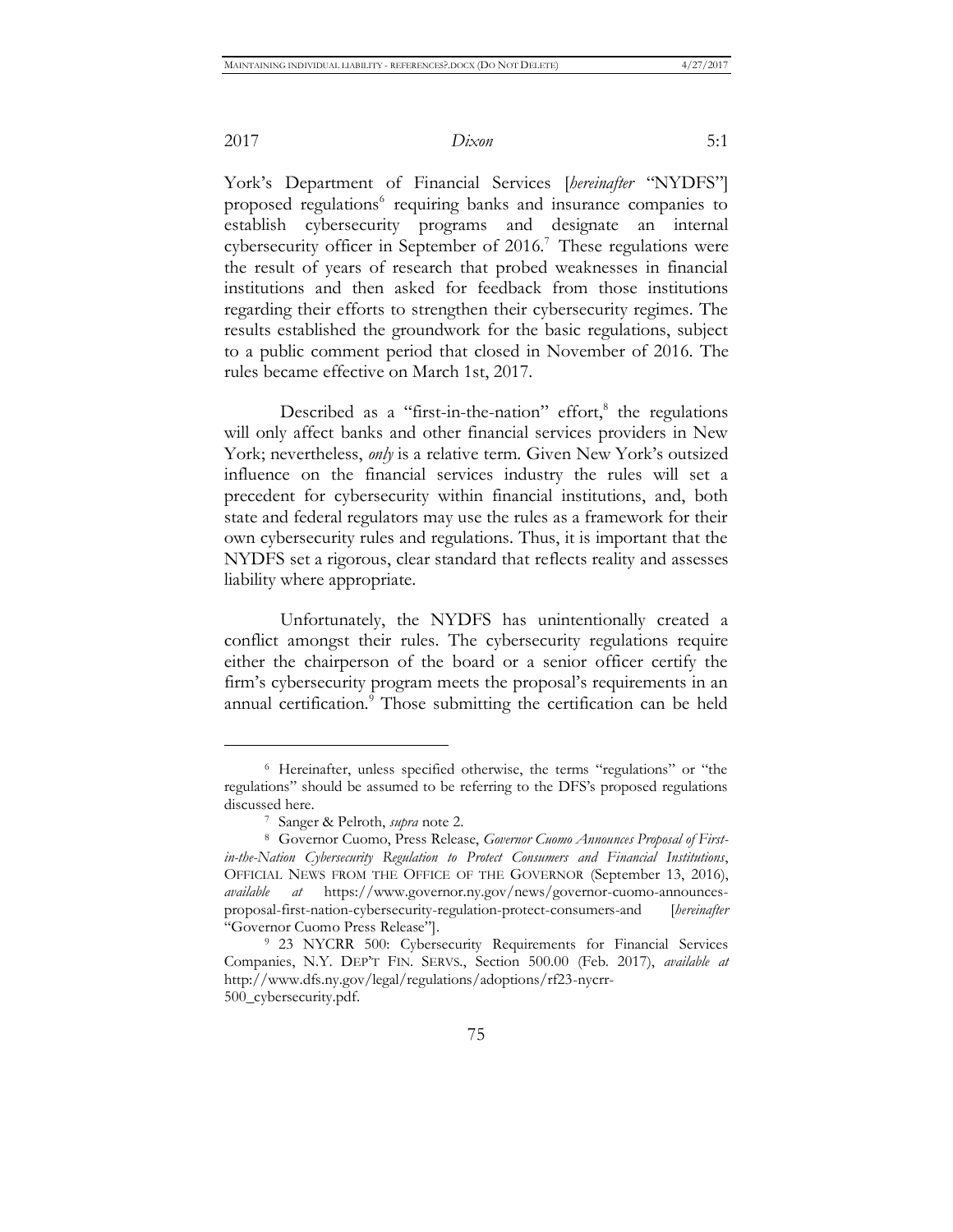individually liable if the organization's cybersecurity program is deficient.<sup>10</sup> This liability includes civil and criminal penalties.<sup>11</sup> Such a program is often standard in today's corporate culture.

This rule conflicts with NYDFS's rule regarding anti-money laundering [*hereinafter* "AML"] and Office of Foreign Assets Control [*hereinafter* "OFAC"] transaction monitoring and filtering programs. Under the AML and OFAC rules, there are no explicit criminal penalties for individual directors, nor is there an annual certification procedure.<sup>12</sup> As it follows, a situation could arise where a director would not be liable under the AML rule, but would be liable under the cybersecurity rule.

While such a discrepancy in the rules may not seem important, in the context of financial institutions, data breaches and money laundering often go hand-in-hand, as demonstrated by the above example. Indeed, given the broad scope of money laundering laws, money laundering is almost guaranteed to occur in a data breach of a financial institution, even if the theft only amounts to a penny. But that is not the only reason why cybersecurity and AML rules regarding certification should harmonize. Recent developments in U.S. corporate liability law at the federal level may very well influence individual corporate liability at the state level. Thus, the NYDFS should, where appropriate, allow its regulators to pursue criminal liability on both individuals, and the corporation. This will create clarity in the law; reflect the reality of intertwined AML and cybersecurity policies and close a loophole; and will track federal legal developments.

Part II of this article will briefly explain the background of modern individual corporate liability, cybersecurity, and money laundering. In Part III, the proposed rules will be examined and

<sup>10</sup> *Id.* at 500.20.

<sup>11</sup> *Id.* at 500.20.

<sup>12</sup> *See generally NYDFS Issues Final Anti-Money Laundering and Sanctions Rule*, DEBEVOISE PLIMPTON (Jul. 6, 2016), http://www.debevoise.com/~/media /files/insights/publications/2016/07/20160706\_nydfs\_issues\_final\_anti\_money\_l aundering\_and\_sanctions\_rule.pdf (discussing final changes to AML rule, including removal of compliance rule and threat of criminal penalties).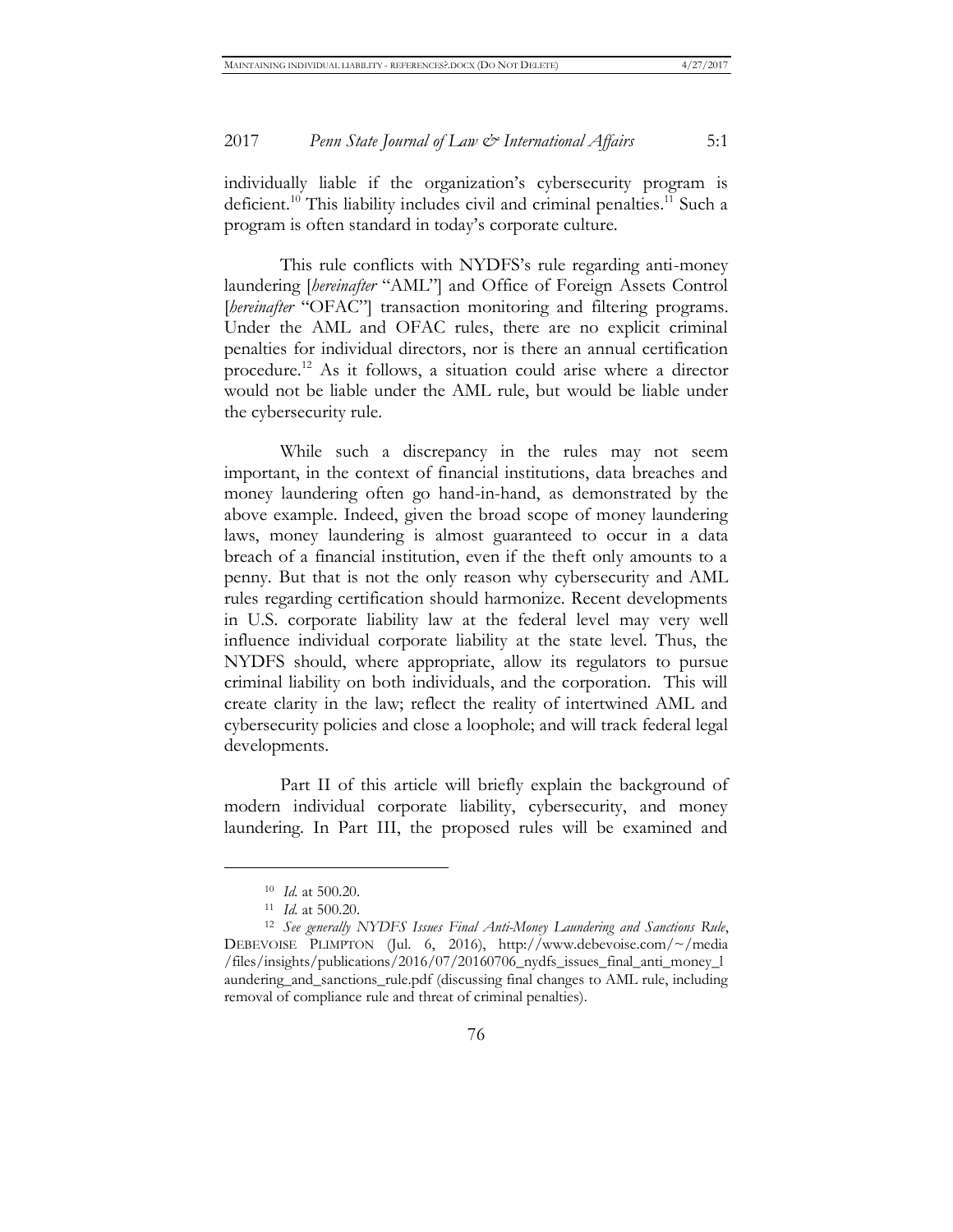explained. As we will see, AML and cybersecurity are so intertwined that it does not make sense to have different standards for what is quickly becoming the same group. In Part IV, this author will propose a modification in accordance with New York corporate liability law that reflects the reality of AML and cybersecurity policy. Part V, consists of the author's closing remarks.

#### II. BACKGROUND

A. Corporate criminal liability for individuals

New York is the birthplace of corporate criminal liability. In *New York Central & Hudson River Railroad v. United States*, <sup>13</sup> the question before the U.S. Supreme Court was whether Congress had acted constitutionally when, via the Elkins Act, legislators imputed criminal liability to a common carrier where any agents and officers of a common carrier granted an illegal rebate.<sup>14</sup> The Court held-that Congress could subject a corporation to criminal punishment solely on the basis of an agent's conduct because the Court saw "no valid objection in law, and every reason in public policy, why the corporation which profits by the transaction, and can only act through its agents and officers, shall be held punishable."<sup>15</sup>

Corporate criminal liability law has existed in some capacity in New York since at least 1948.<sup>16</sup> In those days, the state of New York imposed a \$5,000 fine for a corporation convicted of a felony that would lead to imprisonment.<sup>17</sup> At the time, case law suggested that

<sup>13</sup> New York Central R Co. v. United States, 212 U.S. 481 (1909). For an excellent discussion of this case and modern corporate criminal liability, *see* Andrew Weissmann with David Newman, *Rethinking Criminal Corporate Liability*, 82 INDIANA L. J. 411, 420-421 (2013) (discussing *New York Central*).

<sup>14</sup> *Id.* at 421.

<sup>15</sup> *N.Y. Cent.*, 212 U.S. at 495.

<sup>16</sup> *See Corporate Criminal Liability in New York*, 48 COLUM. L. REV. 794 (1948) ("under the present state of law, a corporation may be liable for almost any crime perpetrated in connection with corporate activities.").

<sup>17</sup> *Id.* at 794.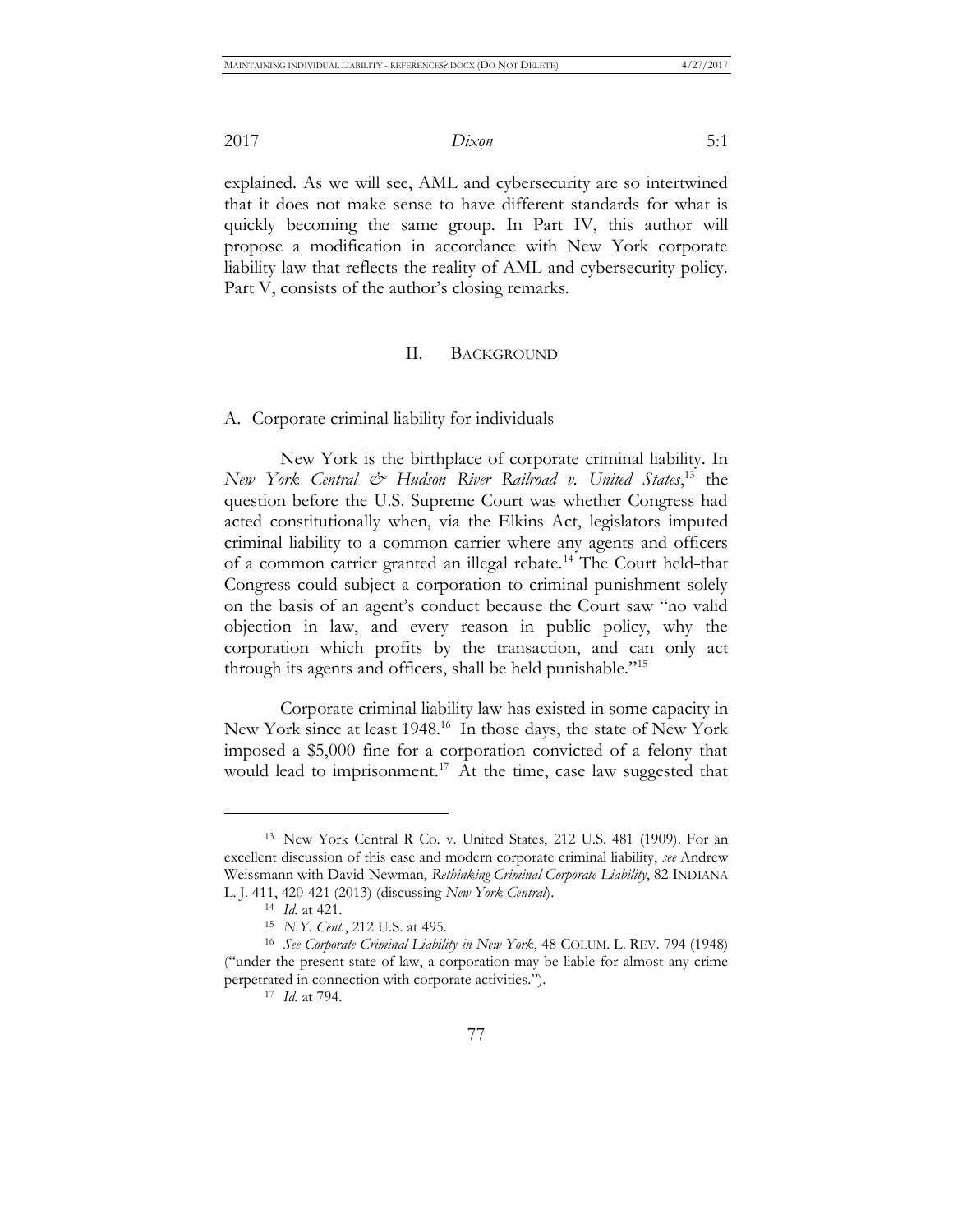directors, officers, or employees acting within the scope of their authority could render a corporation criminally liable.<sup>18</sup>

It was around this time that a theory began to form of holding individuals in corporations accountable for crimes. During the Nuremberg trials after World War II, Justice Robert Jackson, Chief Counsel for the United States at Nuremberg, stated during the trial of industrialist Gustav Krupp that, "the great industrialists of Germany were guilty of the crimes charged in this indictment quite as much as its politicians, diplomats, and soldiers."<sup>19</sup> Other cases followed involving industrialists committing war crimes through their corporations.<sup>20</sup> Still, with the exception of acts constituting war crimes, $21$  or blatant statutory violations such as securities fraud, for decades prosecuting individuals for crimes committed in connection with their work at a corporation was uncommon.

H. David Kotz, former Inspector General at the Securities and Exchange Commission and current Managing Director of the Berkeley Research Group, has two theories on why this has occurred. First, historically, companies were much more likely to engage in a settlement process with the government, whereas individuals who faced prison time were much more likely to fight any charges. A recalcitrant individual is not preferable to a prosecutor, who unfortunately tends to be overworked and is trying to resolve a case

<sup>18</sup> *Id.* at 795 (*citing*, e.g., People v. Lawyers Title Corp., 282 N.Y. 513, 27 N.E. 2d 30 (1940) (illegal practice of law); People v. Woodbury Dermatological Institute, 192 N.Y. 454, 85 N.E. 697 (1908) (illegal practice of medicine); People v. Globe Jewelers Inc. 249 App. Div. 122, 291 N.Y. Supp. 362 (1<sup>st</sup> Dep't 1936) (treasurer of the corporation sent out a fake form, simulating a court order)) (footnote omitted).

<sup>19</sup> Chatham House, *What Are the Relevant Legal Principles Relating to the Responsibility of Companies and CEOs for Violations of International Criminal Law?* (2012). <sup>20</sup> *Id.*

<sup>21</sup> *See* Rule 156, Definition of War Crimes, Int'l. Comm. Of Red Cross (defined as "serious violations of the laws and customs applicable in international armed conflict" and "serious violations of the laws and customs applicable in an armed conflict not of an international character,"), https://ihldatabases.icrc.org/customary-ihl/eng/docs/v1\_rul\_rule156 (last visited Mar. 30, 2017).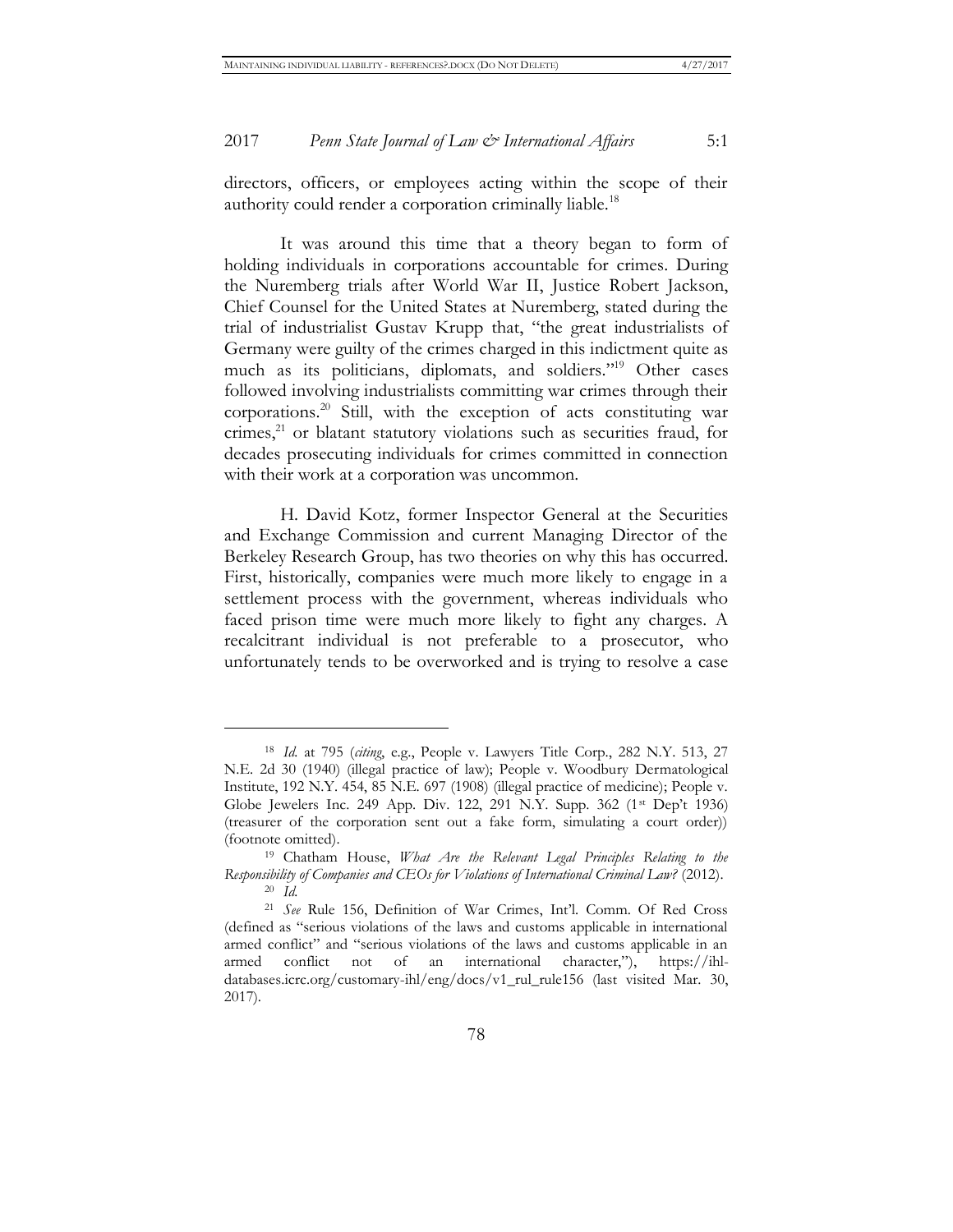as quickly as possible.<sup>22</sup> Secondly, and on a related note, corporations do not face the negligence or intent requirement that individuals face in criminal prosecutions, nor is there a priority for cases that are novel, challenging, and difficult to prove, which shifted enforcement away from individuals and instead towards more obvious corporate conduct with a lower evidentiary threshold.<sup>23</sup>

Yet, because of a flurry of disastrous financial events ranging from Enron's collapse to the financial meltdown of 2008, the enforcement approach utilized by agencies has changed dramatically in the past decade. For years critics argued that the Department of Justice [*hereinafter* "DOJ"] and the Securities and Exchange Commission [*hereinafter* "SEC"] were not doing much to bring civil and criminal cases against parties involved in the 2008 financial crisis.<sup>24</sup> For example, in 2013 Jed Rakoff, U.S. District Court Judge of the Southern District of New York – no stranger to fraud trials prosecuted by the SEC –, complained that the government was not holding individuals responsible for massive frauds, "speak[ing] greatly to weaknesses in our prosecutorial system."<sup>25</sup>

This sentiment set the stage for a memorandum from Deputy Attorney General Sally Yates in September 2015 that outlines a new DOJ policy regarding individual liability in corporate contexts, which came to be known as the "Yates Memo."<sup>26</sup> Since the memo, the DOJ has increasingly imposed criminal and civil liability for individuals conducting corporate misconduct.<sup>27</sup> This policy also requires

<sup>22</sup> Berkeley Research Paper, https://risk.thomsonreuters.com/content/ dam/openweb/documents/pdf/risk/white-paper/yates-memo-background-andits-impact-white-paper.pdf (registration required).

<sup>23</sup> *Id.*

<sup>24</sup> *Id*.

<sup>25</sup> *Id.* (*quoting* Nate Raymond, *Judge Criticizes Lack of Prosecution against Wall Street Executives for Fraud*, REUTERS (Nov. 12, 2013), http://www.reuters.com/ article/financial-judge-idUSL2N0IX1B620131113.

<sup>&</sup>lt;sup>26</sup> Individual Accountability for Corporate Wrongdoing, Sally Q. Yates, Department of Justice, Sept. 9, 2015, https://www.justice.gov/dag/file/769036/ download.

<sup>27</sup> Roberto J. Gonzalez & Jessica S. Carey, *The Government's Making AML Enforcement Personal*, NAT'L L. J. (Feb. 22, 2016), *available at* https://www. paulweiss.com/media/3359752/gonzalez\_carey\_\_nlj\_022216.pdf.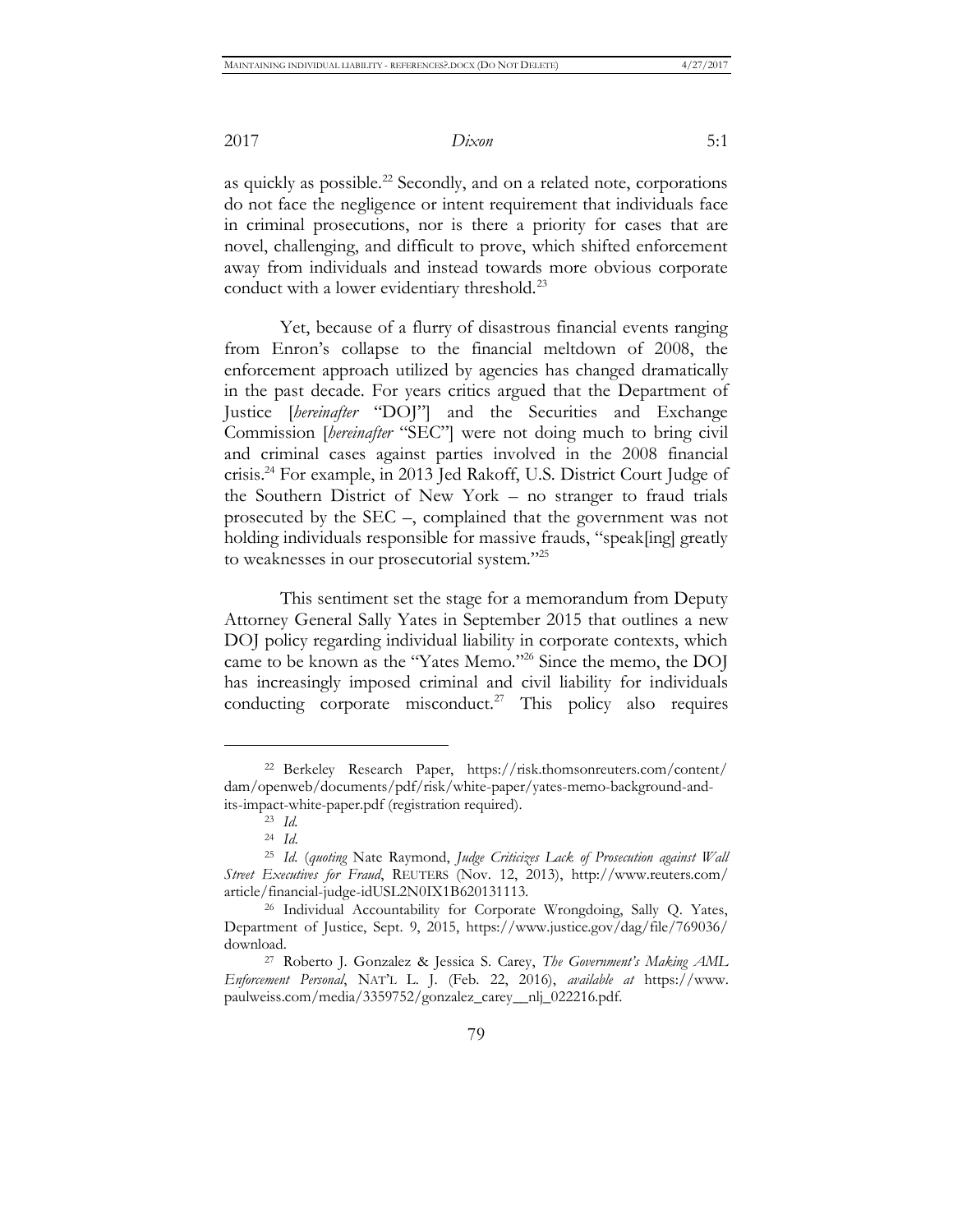companies to provide "all" relevant facts about "all" individuals involved in wrong doing, regardless of "position, status, or seniority," in order for the company to get any kind of cooperation credit.<sup>28</sup>

The election of President Donald J. Trump makes it unclear whether the Yates memo will continue to be enforced. A March 8, 2017 memorandum from United States Attorney General Jeff Sessions says that violent crime will be a priority for the United States Department of Justice.<sup>29</sup> At least one commentator believes that in a time of shrinking budgets, a focus on violent crime means a shift away from white-collar crime.<sup>30</sup> However, as James Connelly of Womble Carlyle in Atlanta has pointed out, federal policies change slowly.<sup>31</sup> Yates herself believes that the priorities laid out in her memorandum represent core values of criminal justice and are thus not ideological.<sup>32</sup> For the purposes of this Article, we will assume that the Yates Memo is indicative of a long-term trend in federal prosecution.

Similarly, the federal government has become aggressive in pursuing individual wrongdoing in the anti-money laundering ("AML") sector. In *Treasury v. Haider*, Civil No. 14-CV-9987 (S.D.N.Y.), the United States Attorney's Office for the Southern District of New York (acting on behalf of FinCEN at the United States Department of Treasury) issued a 146-page complaint against MoneyGram International's former Chief Compliance Officer, Timothy Haider, for the willful failure to implement an effective

<sup>28</sup> Yates Memo, https://www.justice.gov/archives/dag/file/769036/ download.

<sup>29</sup> Memorandum, *available at* http://apps.washingtonpost.com/g/ documents/world/read-the-memo-sent-by-sessions-on-violent-offenders/2367/.

<sup>30</sup> Bethany McLean, *Why White-Collar Crooks May Be Cheering This Sessions Memo*, YAHOO (Mar. 21, 2017), http://finance.yahoo.com/news/why-white-collarcrooks-may-be-cheering-this-jeff-sessions-memo-133115487.html.

<sup>31</sup> James Connelly, *Trump Administration Likely to Maintain Yates Memo Priorities on Corporate Wrongdoing*, WOMBLE CARLYLE (Feb. 14, 2017), http://www.wcsr.com/Insights/Articles/2017/February/Trump-Administration-Likely-to-Maintain-Yates-Memo-Priorities-on-Corporate-

Wrongdoing?utm\_source=Mondaq&utm\_medium=syndication&utm\_campaign= View-Original.

<sup>32</sup> *Id.*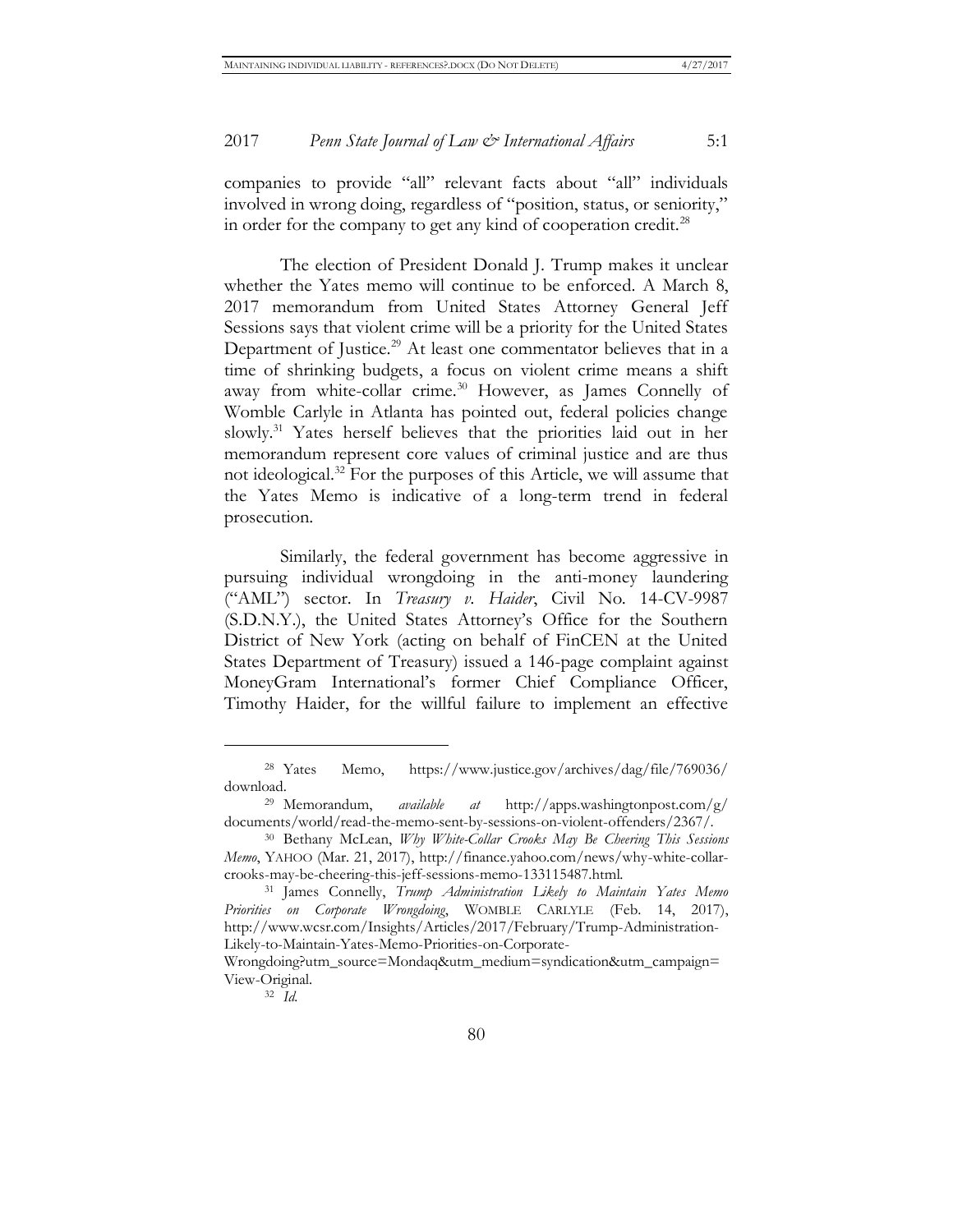AML compliance program or properly file suspicious activity reports, as required under the Bank Secrecy Act.<sup>33</sup> The acts in that case occurred in New York, among other places. Haider allegedly failed to implement disciplinary or termination policies, contravening legal advice provided to Haider.<sup>34</sup> Despite the fact that Haider had knowledge of the fraudulent activity occurring at MoneyGram by its agents and outlets, he continued to allow those agents and outlets to conduct the fraud through MoneyGram's currency transfer system.<sup>35</sup> The complaint also alleges that Haider knew or should have known specific agents posed an unreasonable fraud risk, which MoneyGram's Director of AML Compliance called "egregious and beyond anyone's ability to doubt that the agent and knowledge and involvement."<sup>36</sup> Nevertheless, Haider did not cut ties with any agents or outlets.<sup>37</sup> Finally, while Haider was in charge SAR analysts were unable to access sufficient information to file SARS because Haider kept each department in a separate "silo."<sup>38</sup> Because of this, they failed to have a coherent diligence process, and ignored warning signs regarding authorizing new agents or outlets.<sup>39</sup> Even though the case is still ongoing, the thoroughness of the complaint, the magnitude of the violations, and the District of Minnesota's denial of Mr. Haider's claim that only financial institutions themselves are liable for the failure to maintain an effective AML program, could all be harbingers of the future.<sup>40</sup>

In terms of individual liability, in New York, "[a] person is criminally liable for conduct constituting an offense which he performs or causes to be performed in the name of or in behalf of a corporation to the same extent as if such conduct were performed in his own name or behalf."<sup>41</sup> Although this statute appears to lack a

<sup>33</sup> *FinCEN Seeks Civil Money Penalty and Injunction Against Former Chief Compilance Officer of MoneyGram*, FINCEN (Jan. 2, 2015), http://www.sidley.com /en/news/2015-02\_banking\_and\_financial\_services\_update (citations omitted).

<sup>34</sup> *Id.*

<sup>35</sup> *Id.*

<sup>36</sup> *Id.*

<sup>37</sup> *Id.*

<sup>38</sup> *Id*.

<sup>39</sup> *Id.*

<sup>40</sup> *See generally* Gonzalez & Carey, *supra* note 27.

<sup>41</sup> N.Y. PENAL LAW § 20.25 (2016).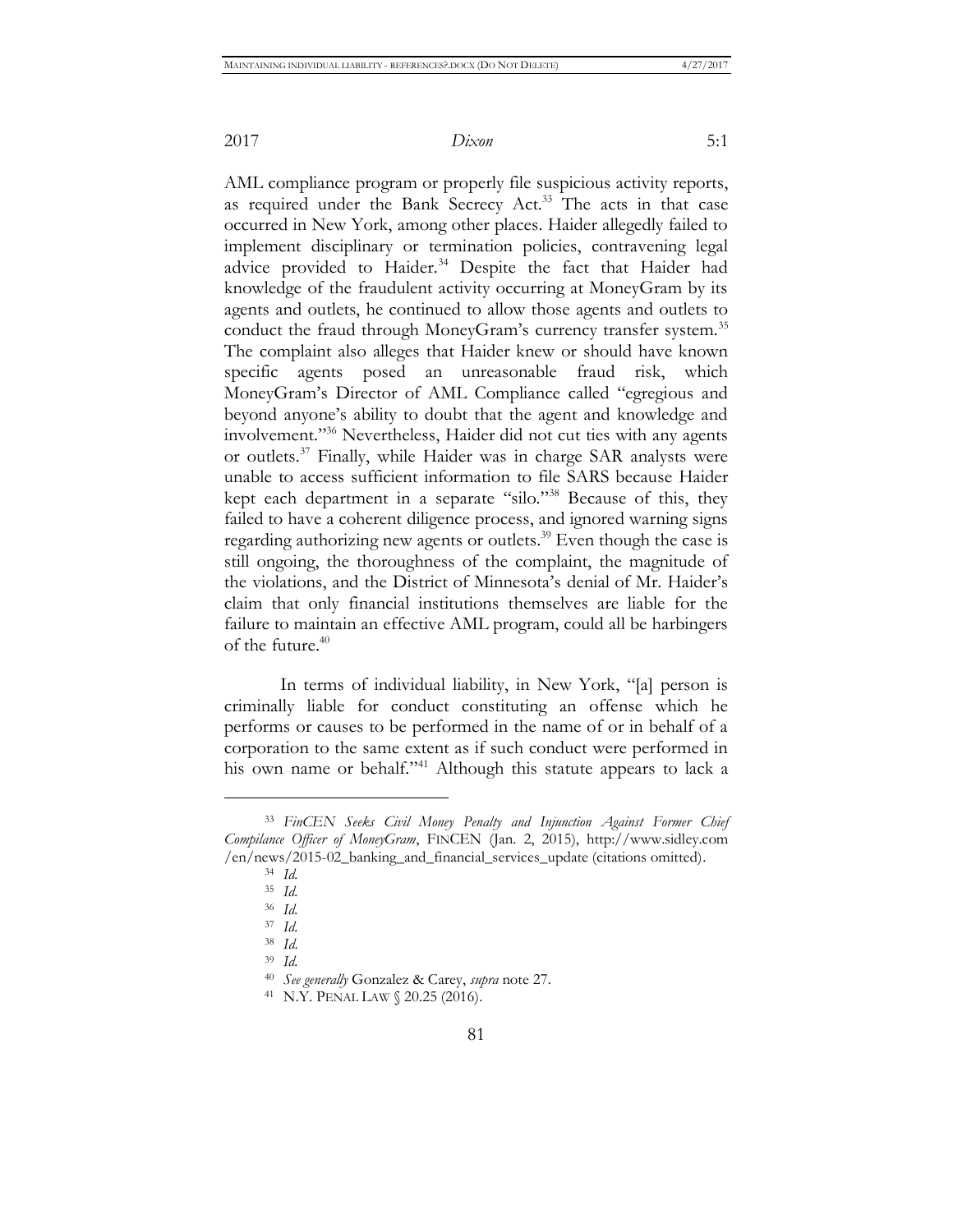*mens rea* requirement, New York adopts the Model Penal Code's definitions for "purposely," "knowingly," "willfully," "recklessly," and "negligently."<sup>42</sup> When a *mens rea* requirement is not stated in a criminal statute, the intent is nevertheless established if the defendant acted purposely, knowingly, or recklessly.<sup>43</sup> Thus, corporate criminal liability arises when an individual commits an offense purposely, knowingly, or recklessly. It is unclear whether the New York Attorney General ("NYAG") is prioritizing individual corporate liability, as their counterparts in Washington, D.C. are, but given the language of New York's final rules, described *infra*, as well as New York's reputation as the financial center of the United States, the NYAG is likely to follow suit.

The individual liability is strongest in the cybersecurity rules, so our discussion will begin there.

#### B. Cyber-Attacks

 $\overline{a}$ 

Cyber-attacks – "an attack initiated from a computer against a website, computer system or individual computer . . . that compromises the confidentiality, integrity or availability of the computer or information stored on it"<sup>44</sup> - are not new.<sup>45</sup> Cyberattacks take many forms, including: gaining or attempting to gain unauthorized access to a computer system; denial of service attacks; installation of viruses; and unauthorized use of a computer for processing or storing data.<sup>46</sup> The first cyber-attack occurred in 1988 when Robert Tapan Morris – a professor who now works at MIT that was convicted for the cyber-attack – introduced the Morris

<sup>42</sup> N.Y. PENAL LAW § 15.05 (2016).

<sup>43</sup> *See generally* the Model Penal Code.

<sup>44</sup> VINCE FARHAT, BRIDGET MCCARTHY, & RICHARD RAYSMAN, HOLLAND & KNIGHT, CYBER ATTACKS: PREVENTION AND PROACTIVE RESPONSES (2011), *available at* https://www.hklaw.com/files/Publication /bd9553c5-284f-4175-87d2-849aa07920d3/Presentation/PublicationAttachment /1880b6d6-eae2-4b57-8a97-9f4fb1f58b36/Cyber-attacksPreventionandProactiveRe sponses.pdf.

<sup>45</sup> NATO, *The history of cyber attacks – a timeline*, *available at* http://www.nato .int/docu/review/2013/cyber/timeline/EN/index.htm.

<sup>46</sup> Farhat, McCarthy, and Raysman, *supra* note 44*.*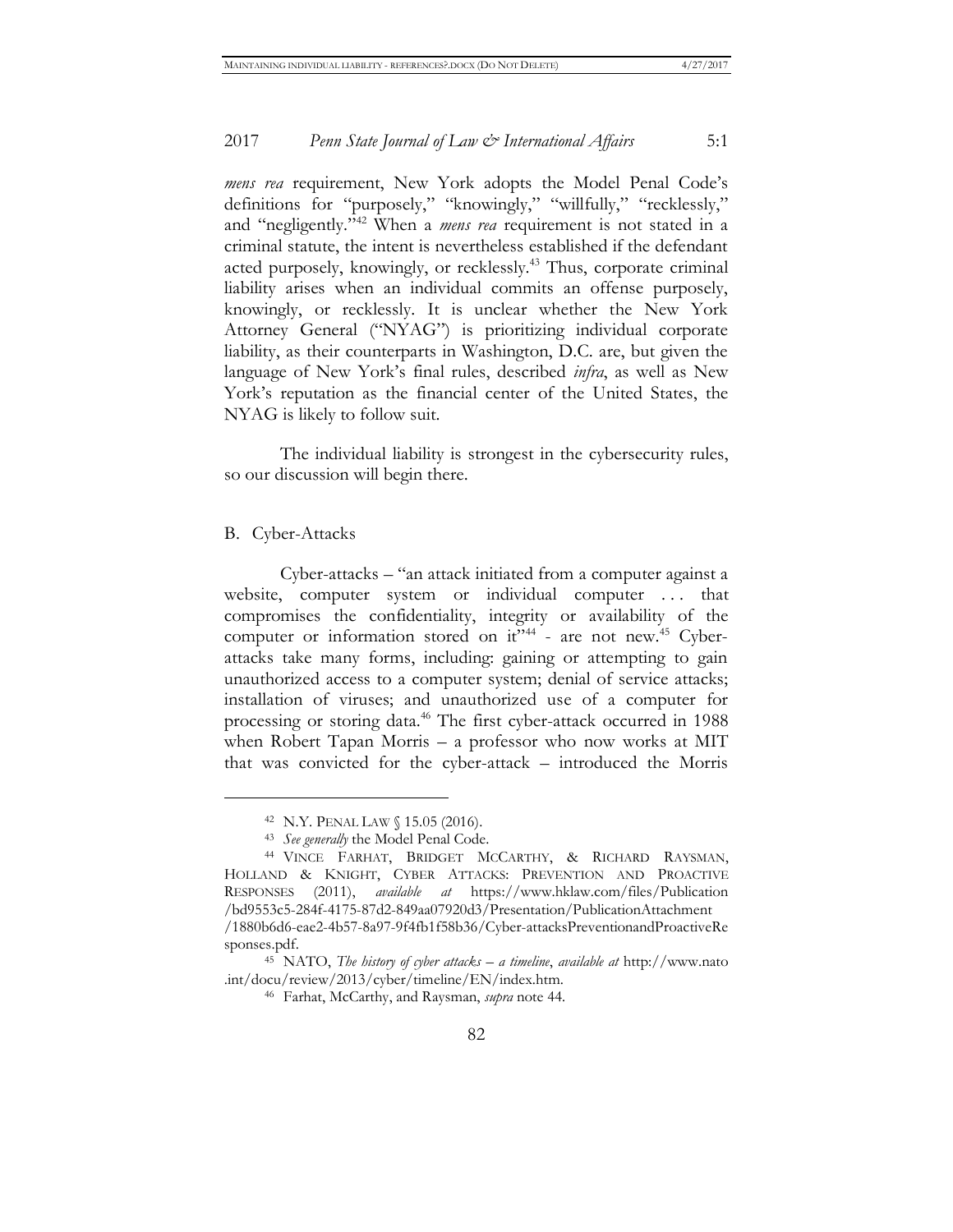worm to determine the size of the Internet.<sup>47</sup> The worm replicated itself to multiple computers through weaknesses in the UNIX system, and slowed down those computers to the point that they were unusable.<sup>48</sup>

At first, the most serious cyber-attacks seemed to focus on government and military servers. For example, in the 2000s, countries as diverse as China, Estonia, and the United States reported hacks on various government servers, as well as hacks on private email servers belonging to high-ranking officials.<sup>49</sup> Nevertheless, by 2010 cyberattacks on private websites had become a frequent occurrence. To illustrate, throughout December of 2009 and January of 2010 a group calling itself the "Iranian Cyber Army" disrupted both Twitter and the Chinese search engine Baidu to redirect users to a site containing a political slogan.<sup>50</sup> In 2013, some South Korean financial institutions reported a cyber infection resembling past cyber efforts by North Korea.<sup>51</sup>

Indeed, as connectivity throughout the world has increased over the last seventeen years, so too has cyber-attacks.<sup>52</sup> In 2007, the U.S. Computer Emergency Readiness Team, an arm of the Department of Homeland Security ("DHS"), reported 12,000 cyberincidents. Because DHS defines a cyber-incident as a "violation of an explicit or implied security policy," and provides examples such as denials of service, the unauthorized use of a system for processing or storing data, and attempts to gain unauthorized access to systems or their data,<sup>53</sup> we may infer that cyber-incidents and cyber-attacks are functionally similar, if not identical. By 2009, the number of cyberincidents had doubled from 2007; in 2012, the number had

 $\overline{a}$ 

<sup>52</sup> Brian Fung, *How Many Cyberattacks Hit the United States Last Year?*, NEXTGOV (Mar. 8, 2013) [http://www.nextgov.com/security/2013/03/how-many](http://www.nextgov.com/security/2013/03/how-many-cyberattacks-hit-united-states-last-year/61775/)[cyberattacks-hit-united-states-last-year/61775/.](http://www.nextgov.com/security/2013/03/how-many-cyberattacks-hit-united-states-last-year/61775/)

<sup>53</sup> Press Release, Department of Homeland and Security, *Report Cyber Incidents*, DEP'T OF HOMELAND SECURITY, *available at* https://www.dhs.gov/howdo-i/report-cyber-incidents (last accessed Nov. 30, 2016).

<sup>47</sup> NATO, *supra* note 45.

<sup>48</sup> *Id.*

<sup>49</sup> *Id.*

<sup>50</sup> *Id.*

<sup>51</sup> *Id.*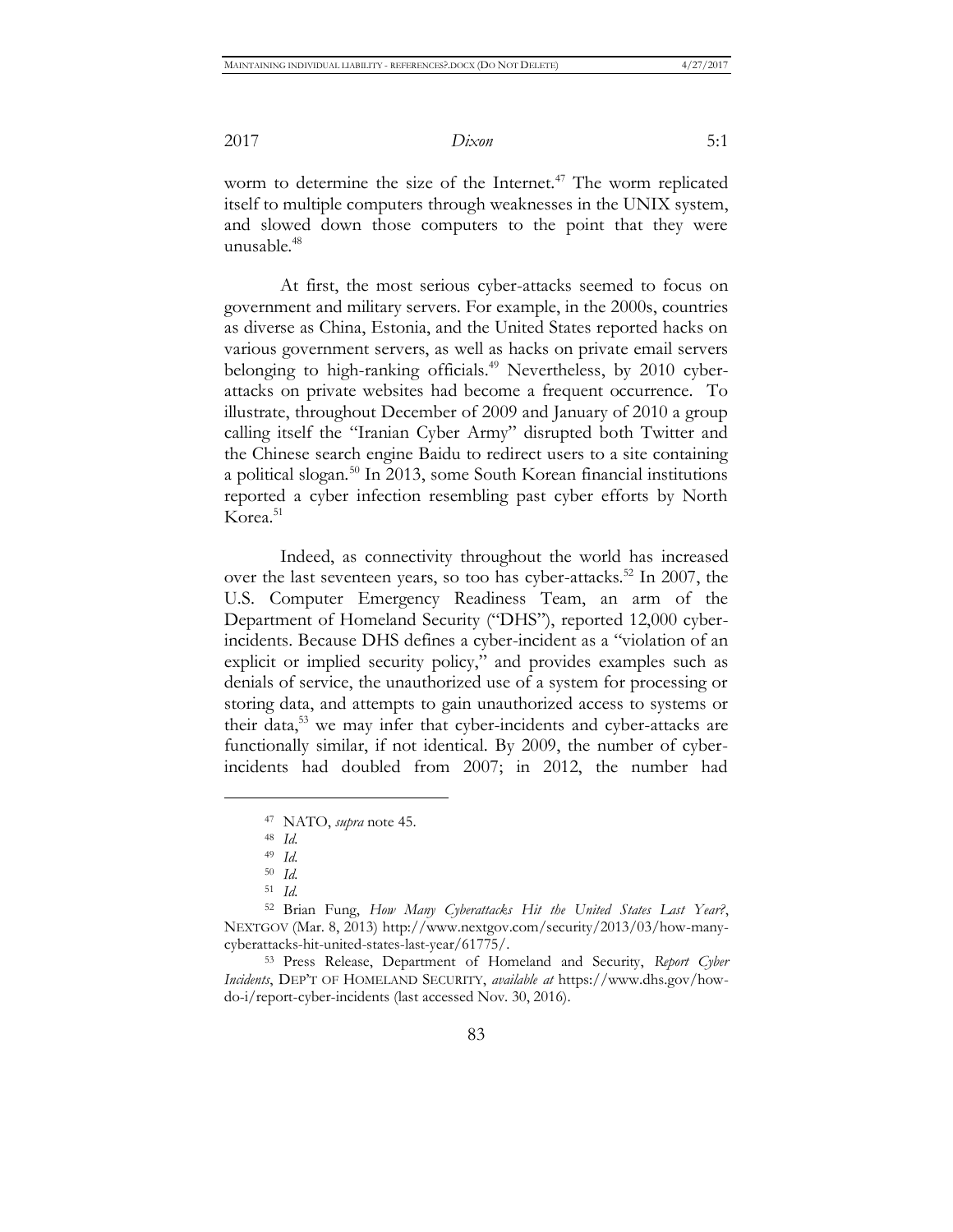quadrupled. It is unclear whether this result occurred due to an increase in attacks, or due to an increase in detection. Regardless, the number of attacks underlines the frequency of cyber-attacks.

Cyber-attacks can have many effects depending on what specific entity is attacked, and the level of the breach. For example, energy company BP reports 50,000 attempted cyber-attacks per day.<sup>54</sup> These intrusions can range from something as harmless (albeit annoying) as taking down the website to keep web browsers from learning more about the company, to a highly-damaging intrusion that steals long-term strategy, confidential project-related employee emails, or proprietary information regarding a company's manufacturing process. The National Nuclear Security Administration, an agency tasked with the military application of nuclear science, records 10 *million* hacks a day.<sup>55</sup> Given that the National Nuclear Security Administration handles nuclear security for the United States and assists the military in determining the effectiveness of nuclear weapons,<sup>56</sup> a successful cyber-attack on this organization could be disastrous to international security.

Financial institutions can suffer greatly from a cyber-attack. For example, in June of 2016 the international consulting firm Deloitte published a report outlining 14 business impacts of a cyberincident.<sup>57</sup>

<sup>54</sup> Michael Tomaso, *BP Fights Off Up to 50,000 Cyber-Attacks a Day: CEO*, CNBC.Com (Mar. 6, 2013), *available at* http://www.cnbc.com/id/100529483.

<sup>55</sup> Jason Koebler, *U.S. Nukes Face Up to 10 Million Cyber Attacks Daily*, U.S. NEWS & WORLD REPORT (Mar. 20, 2012), http://www.usnews.com/news/ articles/2012/03/20/us-nukes-face-up-to-10-million-cyber-attacks-daily.

<sup>56</sup> *Our Mission*, NAT'L NUCLEAR SECURITY ADMIN, https://nnsa .energy.gov/ourmission.

<sup>57</sup> *See* Deloitte, Press Release (June 15, 2016)(listing customer breach notifications; post-breach customer protection; regulatory compliance; public relations/crisis communications; attorney fees and litigation; cybersecurity improvements; technical investigations; insurance premium increases; increased cost for debt raising; operational disruption or destruction; lost value of customer relationships; lost contract revenue; devaluation of trade name; and loss of intellectual property).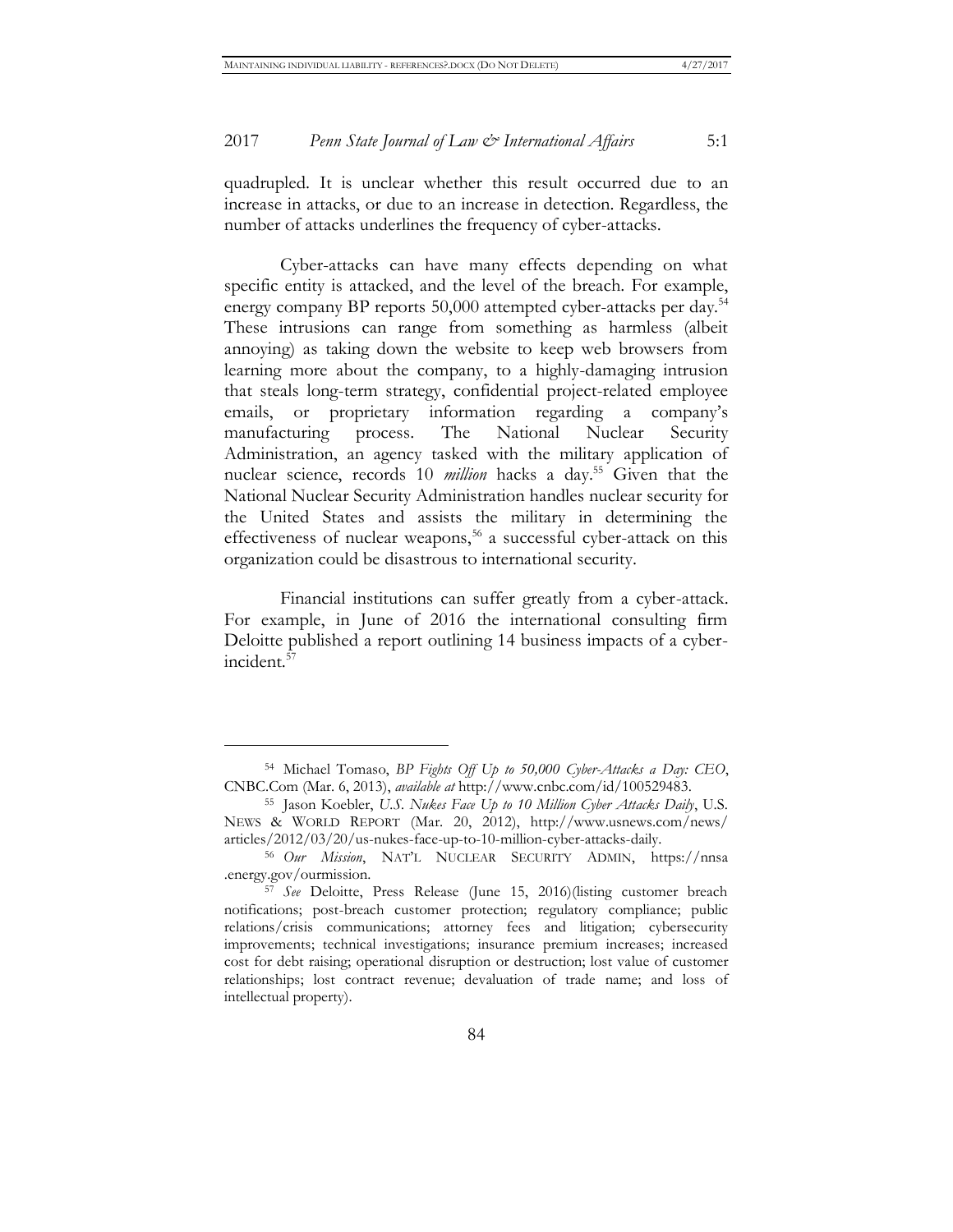C. Money Laundering

"Simply put, money laundering is the process of making dirty money look clean."<sup>58</sup> That is money laundering in a nutshell, but the simplicity of the statement hides the complexity of the crime. For example, money laundering is not just about cash; the Financial Action Task Force ("FATF") has demonstrated "that money laundering can be achieved through virtually every medium, financial institution or business."<sup>59</sup> Though once considered integral only with drug trafficking, money laundering is a necessary step in virtually any criminal activity yielding profits.<sup>60</sup>

Criminals launder money for three reasons. First, it represents the lifeblood of the organization allowing members to cover expenses, maintain inventories, bribe officials, expand illegal enterprises, and finance their lifestyles.<sup>61</sup> Second, it would be foolish to take money directly from these enterprises for those purposes, as law enforcement can easily trace the funds' origin.<sup>62</sup> Third, these criminal proceeds can be the target of investigation and seizure.<sup>63</sup> Consequently, criminals have a high incentive to conceal the existence of these funds or make illegal proceeds appear legitimate to confound law enforcement and continue the criminal enterprise.<sup>64</sup>

Generally, money laundering can be divided into three stages: (1) placement, (2) layering, and (3) integration. Placement, as the first step, is "the physical disposal of cash or other assets derived from criminal activity."<sup>65</sup> The funds can be placed into the financial system, or they can be placed into casinos, shops, and other businesses.<sup>66</sup>

<sup>58</sup> Study Guide for the ACAMS Certification Examination 13, ASSOC. OF CERTIFIED ANTI-MONEY LAUNDERING SPECIALISTS, (5th ed. 2015).

<sup>59</sup> *Id.* at 14.

<sup>60</sup> William R. Schroeder, *Money Laundering: A Global Threat and the International Community's Response*, FBI Law Enforcement Bulletin, 1 (FBI, D.C.), (May 2001).

<sup>61</sup> *Id.* at 1.

<sup>62</sup> *Id*.

<sup>63</sup> *Id*.

<sup>64</sup> *Id*.

<sup>65</sup> Schroeder, *supra* note 60, at 15.

<sup>66</sup> *Id.* at 15.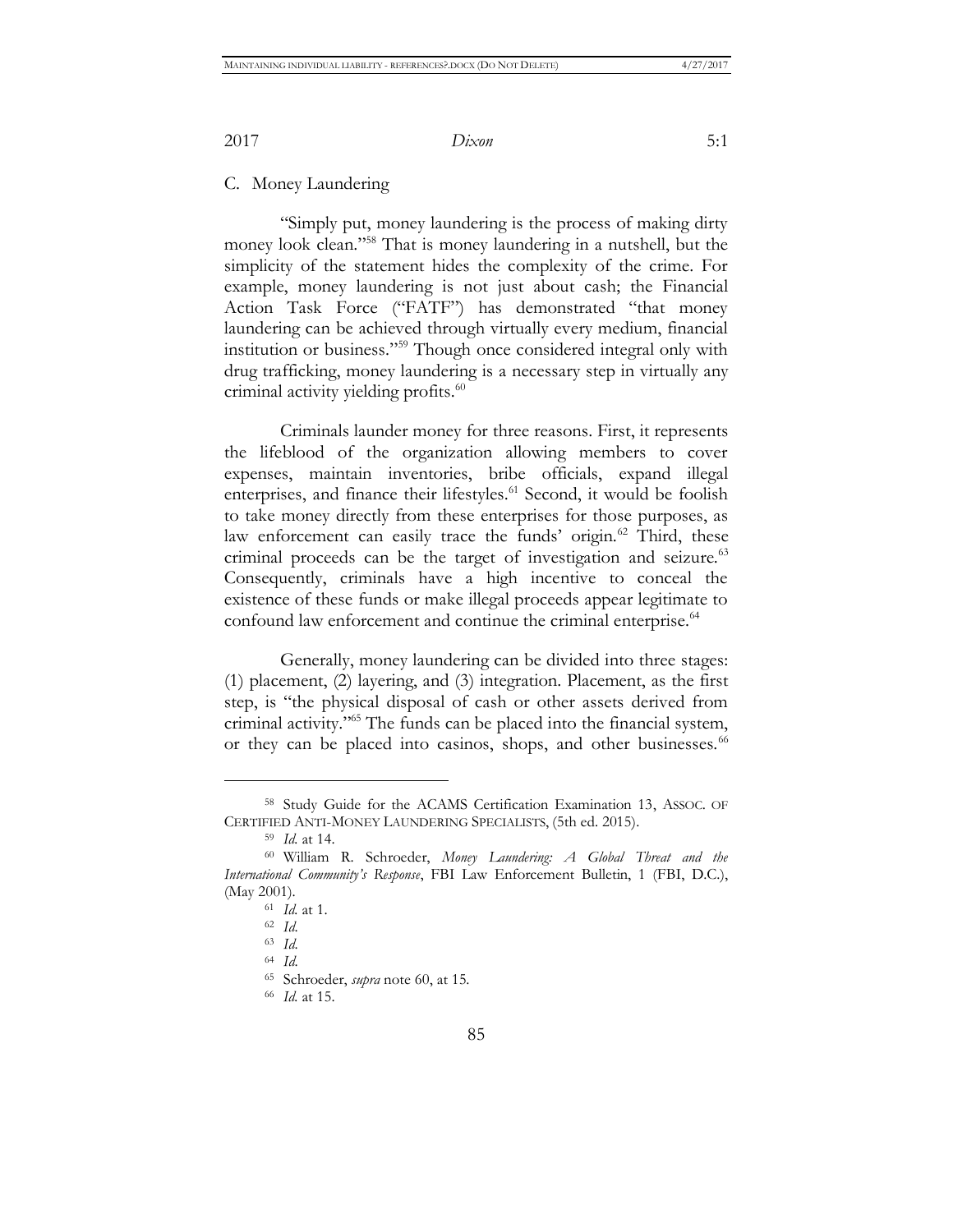Layering, the second step, consists of separating illegal proceeds from their source through layers of financial transactions intended to conceal the origin of the proceeds. $67$  Layering "involves converting the proceeds of the crime into another form and creating complex layers of financial transactions to disguise the audit trail, source and ownership of funds."<sup>68</sup> The final step of the process is integration. In integration, money is reintroduced into the economy through various methods making it almost impossible for the funds to be traced back to their illicit origin.<sup>69</sup>

Money laundering affects the economy and society in various ways, and while these effects are present in the United States, they tend to be more pronounced in emerging markets.<sup>70</sup> Consequently, emerging markets serve as effective examples when studying the consequences of money laundering. The World Bank has identified five areas where money laundering affects developing countries:

- 1. Increased crime and corruption;
- 2. Damaged reputations and international consequences;
- 3. Weakened financial institutions;
- 4. Compromised economy and financial sector; and
- 5. Damaged privatization efforts. $71$

Let's focus on 1, 3, and 4. It should come as no surprise that when a country is viewed as a money-laundering haven, criminals are likely to go there.<sup>72</sup> This in turn generates more crime and

<sup>67</sup> *Id.* at 16.

<sup>68</sup> *Id.* at 16.

<sup>69</sup> *Id.* at 18.

<sup>70</sup> John McDowell & Gary Novis, BUREAU OF INT'L NARCOTICS & LAW ENFORCEMENT AFFAIRS, *The Consequences of Money Laundering and Financial Crime*, U.S. Dep't of State 7 (May 2001).

<sup>71</sup> Paul Allen Schott, *Reference Guide to Money Laundering and Combating the Financing of Terrorism,* THE WORLD BANK & INTERNATIONAL MONETARY FUND, Section II at II-1 (2006)[*hereinafter* "The World Bank"].

<sup>72</sup> *Id.* at II-2.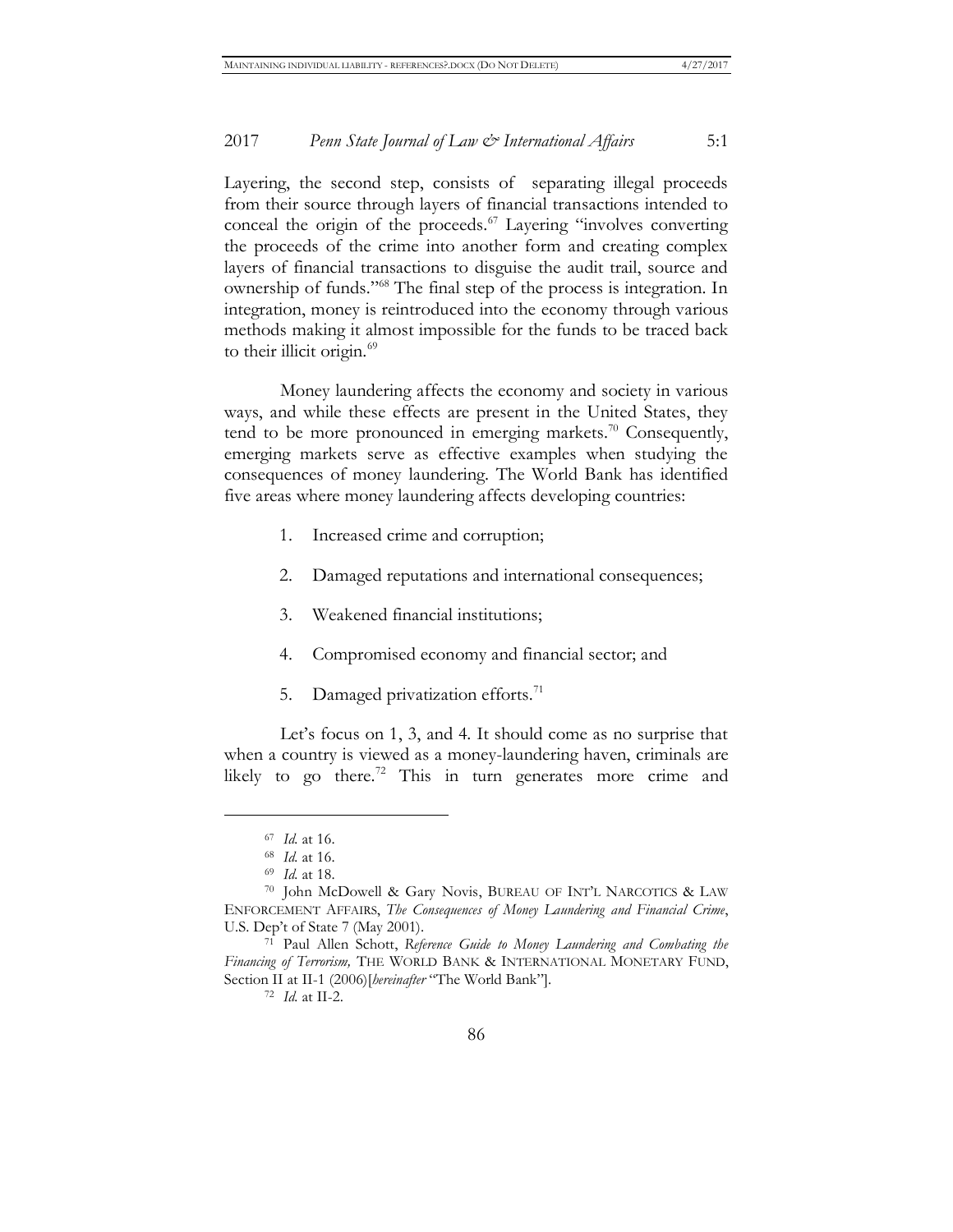corruption.<sup>73</sup> Finally, it also encourages bribery in functionaries that are critical to the economy, including lawyers.<sup>74</sup>

Financial institutions face unique threats from money laundering because financial transactions can occur instantaneously. Typically, the risks faced by financial institutions due to money laundering can be categorized as reputational, operational, or legal and concentration risks.<sup>75</sup> Reputational risk is defined as the risk that public perception of a bank's business practices and associations, regardless of their accuracy, will cause a decline in the public's confidence in the institution and its integrity.<sup>76</sup> Operational risk is the loss potential from inadequate or failed internal procedures, whether systems-based or human-based.<sup>77</sup> Legal risk is the risk of lawsuits, adverse judgments, unenforceable contracts, fines and penalties generating losses, increased expenses, or even institution closure.<sup>78</sup> Finally, Concentration risk is the loss potential of a company due to credit or loan exposure to borrowers.<sup>79</sup> For example, when a bank lacks knowledge about a customer, the customer's business, or the customer's status with other creditors, the Bank has concentration  $risk<sup>80</sup>$ 

<sup>73</sup> *Id.* at II-3.

<sup>74</sup> *Id.* at II-3. Whether lawyers should report a client's suspicious transactions has long been the subject of controversy. *See* AM. BAR ASSOC., STANDING COMM. ON ETHICS & PROF'L RESPONSIBILITY, FORMAL OP. 463, CLIENT DUE DILIGENCE, MONEY LAUNDERING, & TERRORIST FINANCING (May 23, 2013) (providing risk-based control measures to assist lawyers in avoiding aiding illegal activities "consistent with the Model Rules."); Joel Schectman, *U.S. Lawyers Are A Money Laundering Blindspot, Some Argue*, WALL ST. J. (May 11, 2015, 5:30 A.M. ET) (discussing the controversy over whether lawyers in the United States should report suspicious transactions as attorneys must do in the European Union); *See generally* Adam K. Weinstein, *Prosecuting Attorneys for Money Laundering*, 51 DUKE L. J. 371, 372, 378-386 (1988) (arguing that "subjecting attorneys to criminal and civil prosecution violates their clients' right to counsel, right to counsel of choice, and right to effective assistance of counsel.").

<sup>75</sup> The World Bank*, supra* note 71, at II-4.

<sup>76</sup> *Id.* at II-5 (citation omitted).

<sup>77</sup> *Id.* at II-5 (citation omitted).

<sup>78</sup> *Id.* at II-5 (citation omitted).

<sup>79</sup> *Id.* at II-5.

<sup>80</sup> *Id.* at II-5.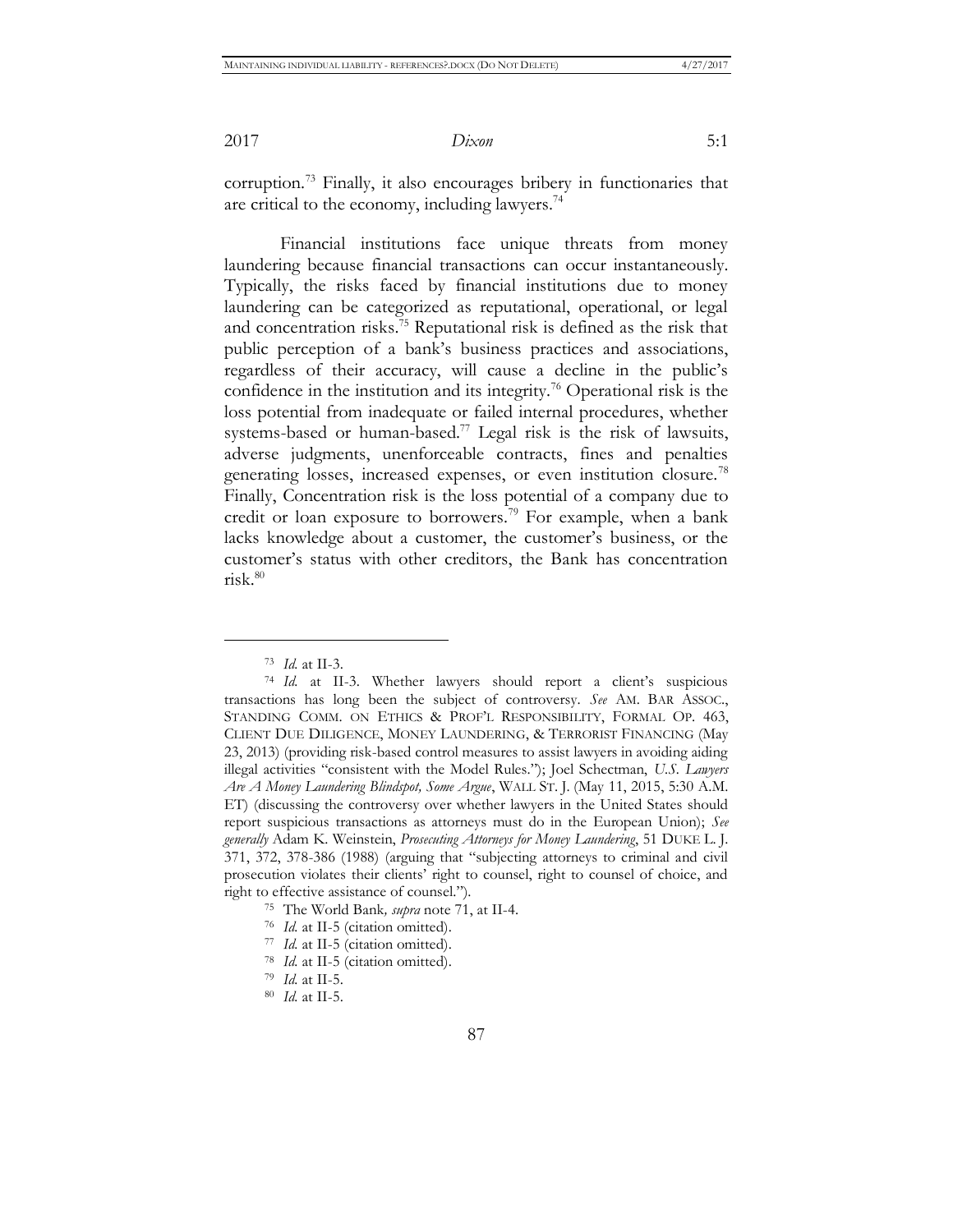Many recent cases highlight the dangers financial institutions face in money laundering. HSBC's recent \$1.9 billion settlement with the United States government is a salient example of how money laundering affects financial institutions.<sup>81</sup> HSBC "failed to apply legally required money laundering controls to \$200 trillion in wire transfers alone, in only a three year period."<sup>82</sup> In fact, the Bank's inadequacies were so great that the DOJ discouraged HSBC from publicizing the incident to avoid further criminal exploitation of HSBC's compliance gaps.<sup>83</sup>

Money launderers commonly use "front companies," which appear legitimate and engage in legitimate business, but are controlled by criminals.<sup>84</sup> Front companies are not concerned with making a profit; they are concerned with preserving and protecting illegitimate funds.<sup>85</sup> Front companies have access to illicit funds that can be used to subsidize the front company's products and services. As a result, this makes it difficult for legitimate enterprises to compete with those front-companies that need-not rely on the company's actual revenue to continue operations.<sup>86</sup> If a criminal organization gets big enough, the organization can control entire sectors of the economy, which in turn leads to economic instability due to a misallocation of resources from "artificial distortions in asset and commodity prices."<sup>87</sup> Front

<sup>81</sup> *See* Heather A. Lowe, *Money Laundering & HSBC – How it affects you*, REUTERS (Jan. 10, 2013, 22:01 GMT) (discussed *supra* and *infra*). HSBC avoided an indictment because state and federal authorities concluded that criminal charges would jeopardize the bank and destabilize the financial system. Ben Protess & Jessica Silver-Greenberg, *HSBC to Pay \$1.92 Billion to Settle Charges of Money Laundering*, N.Y. TIMES (Dec. 10, 2012 4:10 P.M.)

<sup>82</sup> *Id.*

<sup>83</sup> James Ball & Harry Davies, *HSBC money-laundering procedures "have flaws too bad to be revealed,"* GUARDIAN (Jun. 5, 2015, 10:10 EDT), http://www.theguardian .com/business/2015/jun/05/hsbc-money-laundering-procedures-flaws-too-badto-be-revealed (last visited Nov. 18, 2015).

<sup>84</sup> The World Bank, *supra* note 71, at II-6.

<sup>85</sup> *Id.* at II-6.

<sup>86</sup> *Id.* at II-6.

<sup>87</sup> *Id.* at II-6 (*citing* John McDowell & Gary Novis, Economic Perspectives, U.S. State Dep't, May 2001).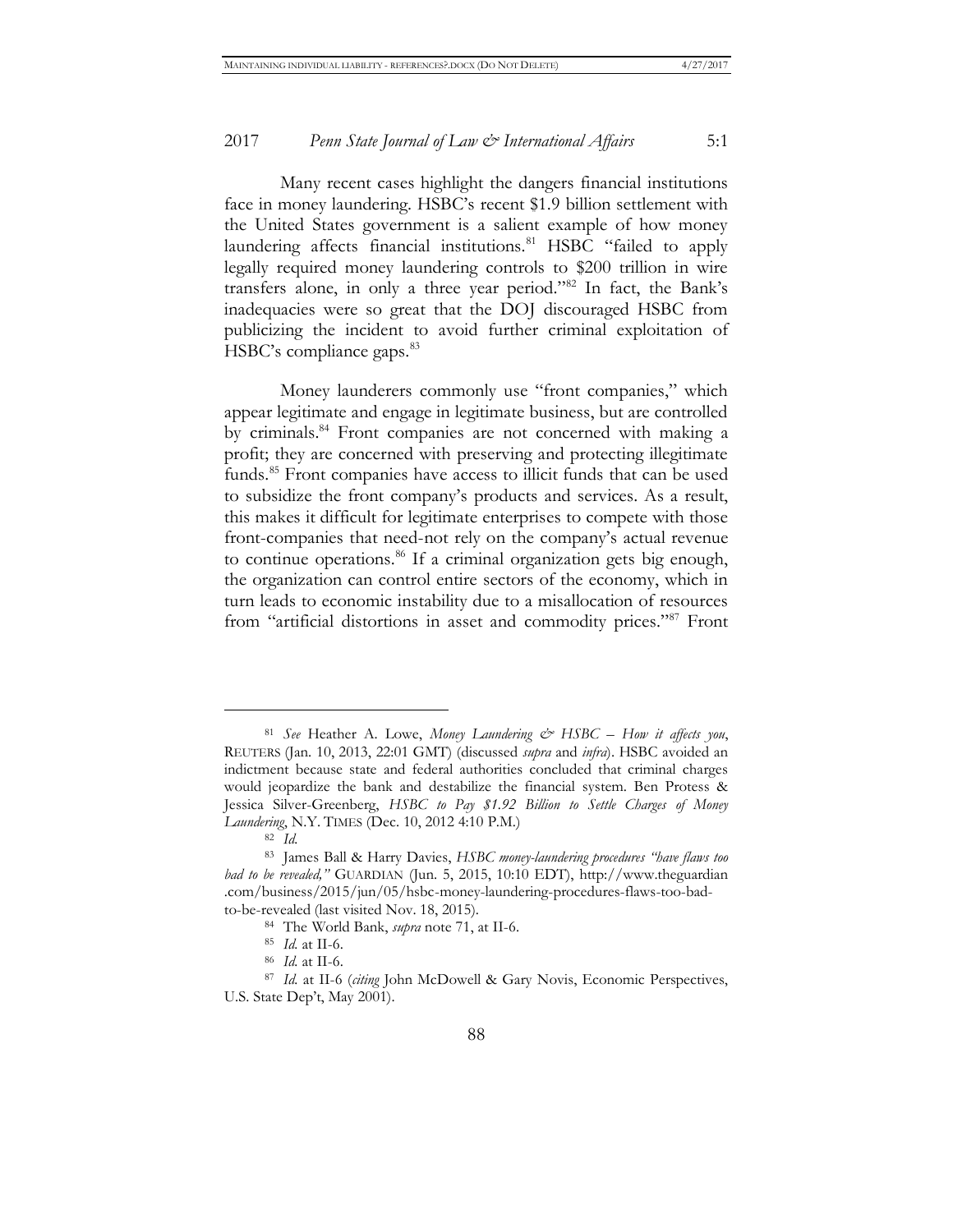companies can also serve as a tax-evasion vehicle, depriving a country of revenue it would have otherwise received.<sup>88</sup>

In the United States, organized crime has used pizza parlors to launder heroin trafficking proceeds.<sup>89</sup> The "Pizza Connection Trial" lasted from September  $30<sup>th</sup>$ , 1985 and ended on March  $2<sup>nd</sup>$ , 1987, making it the longest federal criminal trial in the Southern District of New York at the time. $90$  19 defendants in a Mafia group ranging from Brazil, Sicily, New York and the Midwest were charged in participation of a drug ring trafficking heroin and cocaine, laundering tens of millions of dollars through the use of pizza restaurants as fronts. $91$  The case – led by then-federal prosecutor Rudolph Giuliani and involving former-prosecutor Louis B. Freeh– cost millions of dollars to complete.<sup>92</sup> These tens of millions of dollars undoubtedly created the distortions mentioned above, and ultimately 17 of the defendants were found guilty. $93$ 

In the United States, the methods of money laundering have remained stable for the past ten years.<sup>94</sup> They can be classified as one of the following methods:

 $\overline{a}$ 

<sup>94</sup> *See* U.S. DEP'T OF TREASURY, NATIONAL MONEY LAUNDERING RISK ASSESSMENT 3 (2015) ("This assessment finds that the underlying money

<sup>88</sup> The World Bank, *supra* note 71, at II-6.

<sup>89</sup> John McDowell & Gary Novis, *The Consequences of Money Laundering and Financial Crime*, ECONOMIC PERSPECTIVES (Dep't of State, D.C.) (May 2001), at 7, http://www.ait.org.tw/infousa/zhtw/DOCS/ijee0501.pdf (last accessed Mar. 26th, 2016).

<sup>90</sup> Ralph Blumenthal, *Acquitted in "Pizza Connection Trial," Man Remains in Prison*, N.Y. Times (Jul. 28, 1988), *available at* http://www.nytimes.com/1988/07/ 28/nyregion/acquitted-in-pizza-connection-trial-man-remains-in-prison.html.

<sup>91</sup> *Id.*

<sup>92</sup> *Id.*

<sup>93</sup> *Id.* To learn more about the Pizza Connection Trial, *see generally* Shana Alexander, THE PIZZA CONNECTION: LAWYERS, MONEY, DRUGS, MAFIA (1988) (discussing the trial); *see also* John Surico, *How Mafia Pizzeria Drug Fronts Inspired One of the Most Complex Criminal Trials Ever*, VICE (Jan. 28, 2016), http://www.vice.com/read/how-mafia-pizzeria-drug-fronts-inspired-one-of-themost-complex-criminal-trials-ever ("'It was a trial with no end in sight involving a billion puzzle pieces," said [organized crime expert] David Amoruso . . . "all of its participants – defendants, lawyers, prosecutors, jurors, and the judge - had to do their best not to be driven totally insane.").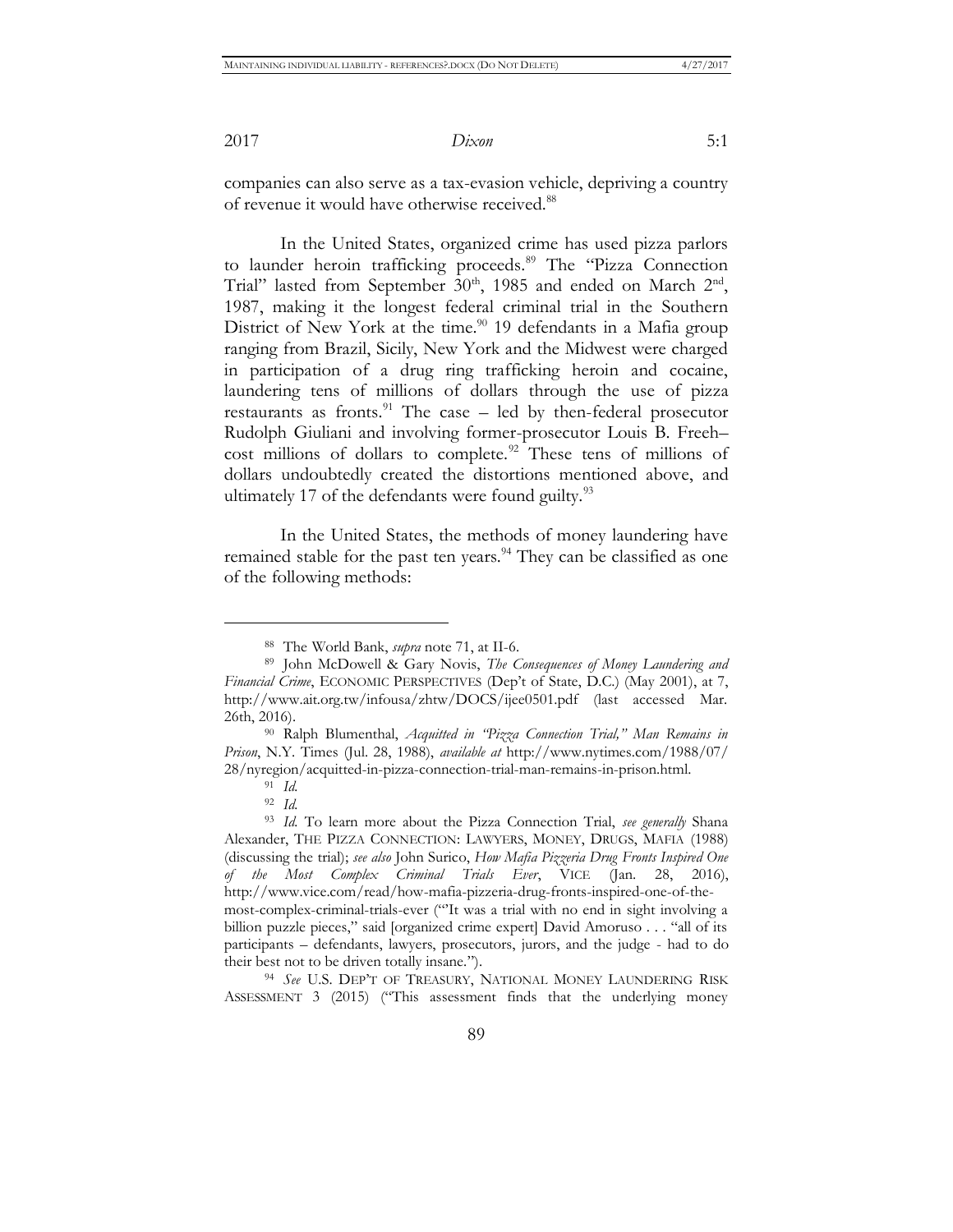- 1. Use of cash and monetary instruments in amounts under regulatory recordkeeping and reporting thresholds;
- 2. Opening bank and brokerage accounts using nominees to disguise the identity of the individuals who control the accounts;
- 3. Creating legal entities without accurate information about the identity of the beneficial owner;
- 4. Misuse of products and services resulting from deficient compliance with anti-money laundering obligations; and
- 5. Merchants and financial institutions wittingly facilitating illicit activity.<sup>95</sup>

By reviewing the above methods, one may notice that all five methods relate to financial institutions. These funds derive mainly from fraud and drug trafficking.<sup>96</sup> Fraud covers a wide range of crimes, like healthcare fraud, federal government payments fraud, and identity fraud.<sup>97</sup> Drug trafficking alone generates an estimated \$64 billion in cash per year.<sup>98</sup> Furthermore, recent evidence suggests the severance of customer relationships between U.S. banks and Mexican money exchangers, commonly known as "casas de cambio,<sup>99</sup> "has led to increases in the retention and use of drug-related cash, both in the United States and internationally, which has "shifted money laundering activity from Mexico to the United States."<sup>100</sup>

 $\overline{a}$ 

<sup>100</sup> *Id.* at 3.

laundering vulnerabilities remain largely the same as those identified in the 2005 United States Money Laundering Threat Assessment.")

<sup>95</sup> *Id.* at 3.

<sup>96</sup> *Id.* at 2.

<sup>97</sup> *Id.* at 2.

<sup>98</sup> *Id.* at 2.

<sup>99</sup> Hannah Stone, *US Targets Bank in Mexican Money Laundering Crackdown*, INSIGHT CRIME, "Exchange houses which are often used by Mexican criminal groups to launder funds." *available at* http://www.insightcrime.org/newsanalysis/us-targets-bank-in-mexico-money-laundering-crackdown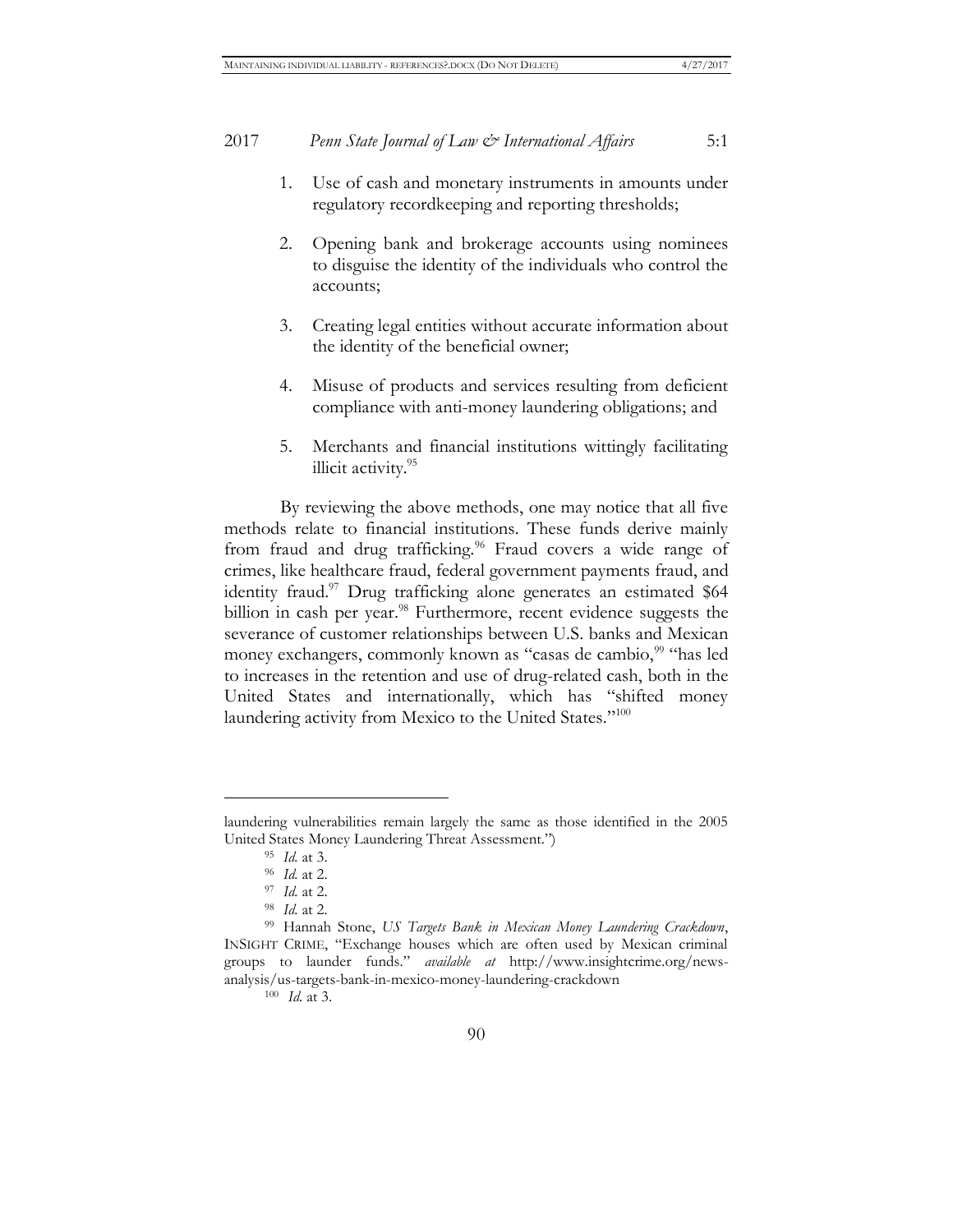Now, one can also imagine how a criminal, state actor, or non-state actor might try and bypass cyber-security protocols to commit a crime, and then launder the proceeds of the crime. For example, in 2015 a gang of hackers infiltrated more than 100 banks in 30 countries.<sup>101</sup> At the time of the hack, employees were unknowingly opening emails that allowed hackers to insert malware.<sup>102</sup> This malware manipulated the banks' cyber-security protocols and proceeded to and siphon as much as \$1 billion directly from the banks over a two-year period.<sup>103</sup> To cover their tracks the hackers layered the proceeds into their own accounts.<sup>104</sup>

A further example can be found in a FINRA report from February 2016 describing an incident where foreign customers considered to be "high-risk" opened four accounts with an online firm and engaged in patterns of fraudulent trading through the firm's Direct Market Access (DMA) platform.<sup>105</sup> These customers hacked other online broker-dealers' accounts, engaging in a short sale schemes that resulted in large profits for the customers' of the firm through their accounts, and losses in the compromised broker-dealer accounts.<sup>106</sup> FINRA punished the online firm for "failing to establish and implement [AML] policies and procedures adequately tailored to the firm's online business in order to detect and cause the reporting of suspicious activity; and . . . failing to establish and implement a reasonably designed customer identification program to adequately verify customer identity."<sup>107</sup>

Curiously, NYDFS has recognized the intersection of AML and cyber-security on prior occasions such as when the agency issued

<sup>101</sup> Thomas Bock, *The Convergence of Anti-Money Laundering and Bank Security*, K2 Intelligence (Nov. 2015), *available at* https://www.k2intelligence.com/ en/insights/thought-leadership/the-convergence-of-anti-money-laundering-andcyber-security.

<sup>102</sup> *Id.*

<sup>103</sup> *Id.*

<sup>104</sup> *Id.*

<sup>105</sup> FINRA, REPORT ON CYBERSECURITY PRACTICES (Feb. 2015), *available at* http://www.finra.org/sites/default/files/p602363%20Report%20on%20Cybersec urity%20Practices\_0.pdf.

<sup>106</sup> *Id.*

<sup>107</sup> *Id.*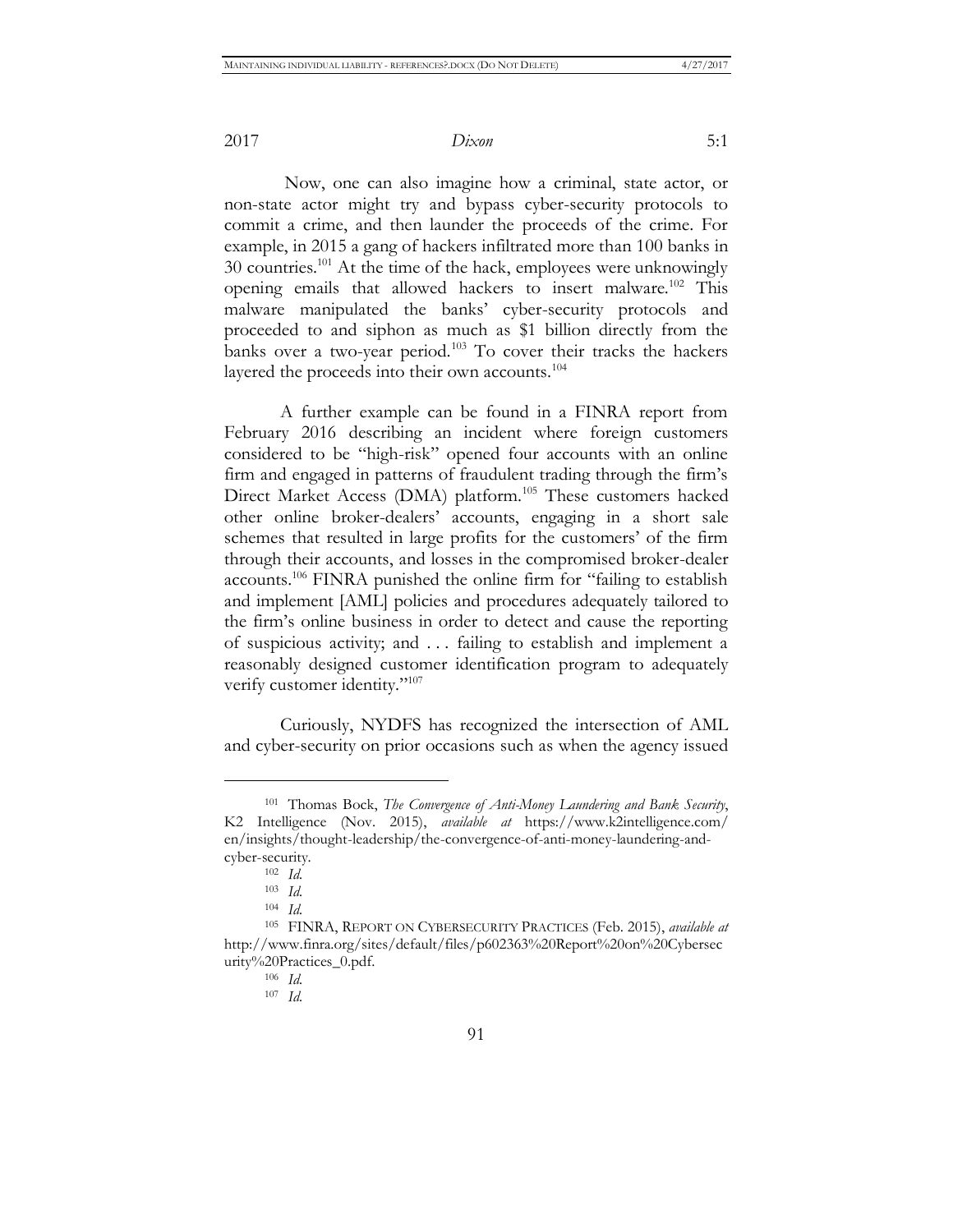its BitLicense regulations.<sup>108</sup> These regulations required financial institutions to have designated compliance personnel and AML procedures that are the same as those for institutions handling traditional, fiat currency.<sup>109</sup>

The United States Department of Treasury's Financial Crimes Enforcement Network ("FinCEN") has also started making the connection between cyber-security breaches and money laundering schemes.<sup>110</sup> FinCEN has recently begun to encourage financial institutions to include information on cyber-security events or breaches on Suspicious Activity Reports ("SARs").<sup>111</sup> Specifically, the guidelines provide guidance for SAR reporting in connection with: cyber-enabled crime and cyber events; the inclusion of relevant cyber-related information in SARs; encouraging collaboration between cybersecurity units and AML units within the same firm; and sharing cyber-related information across financial institutions to combat money laundering, terrorism financing, and cyber-attacks.<sup>112</sup> The efficacy of linking a cybersecurity event to a SAR is evidenced by the Federal Bureau of Investigation's use of a SAR to trace \$7 million dollars from a Florida bank account to criminals in Russia and Ukraine that had released a "Zeus" botnet virus to make the fraudulent withdrawal.<sup>113</sup>

The convergence of opinion between government recommendations and consultants in the private sector point to a growing consensus that, while AML and cyber-security practices do not and cannot have complete overlap in their functions, they do have significant overlap in their goals and methods. It would seem that two functions within the same organization with significantly overlapping missions would have similar regulatory liability when

<sup>108</sup> *See generally* Bock *supra* note 104.

<sup>109</sup> *Id.*

<sup>110</sup> Chris Kentours, *Cybersecurity and AML: How the Twain Must Meet?*, FINOPS REPORT (Nov. 10, 2016), *available at* http://finops.co/slider/cybersecurityand-aml-how-the-twain-must-meet/.

<sup>111</sup> *Id.*

<sup>112</sup> *Id; See also* Clifford Chance PDF (internal citations omitted) (Note that the advisory does not change any of the existing laws).

<sup>113</sup> Kentours, *supra* note 112 at *Id*.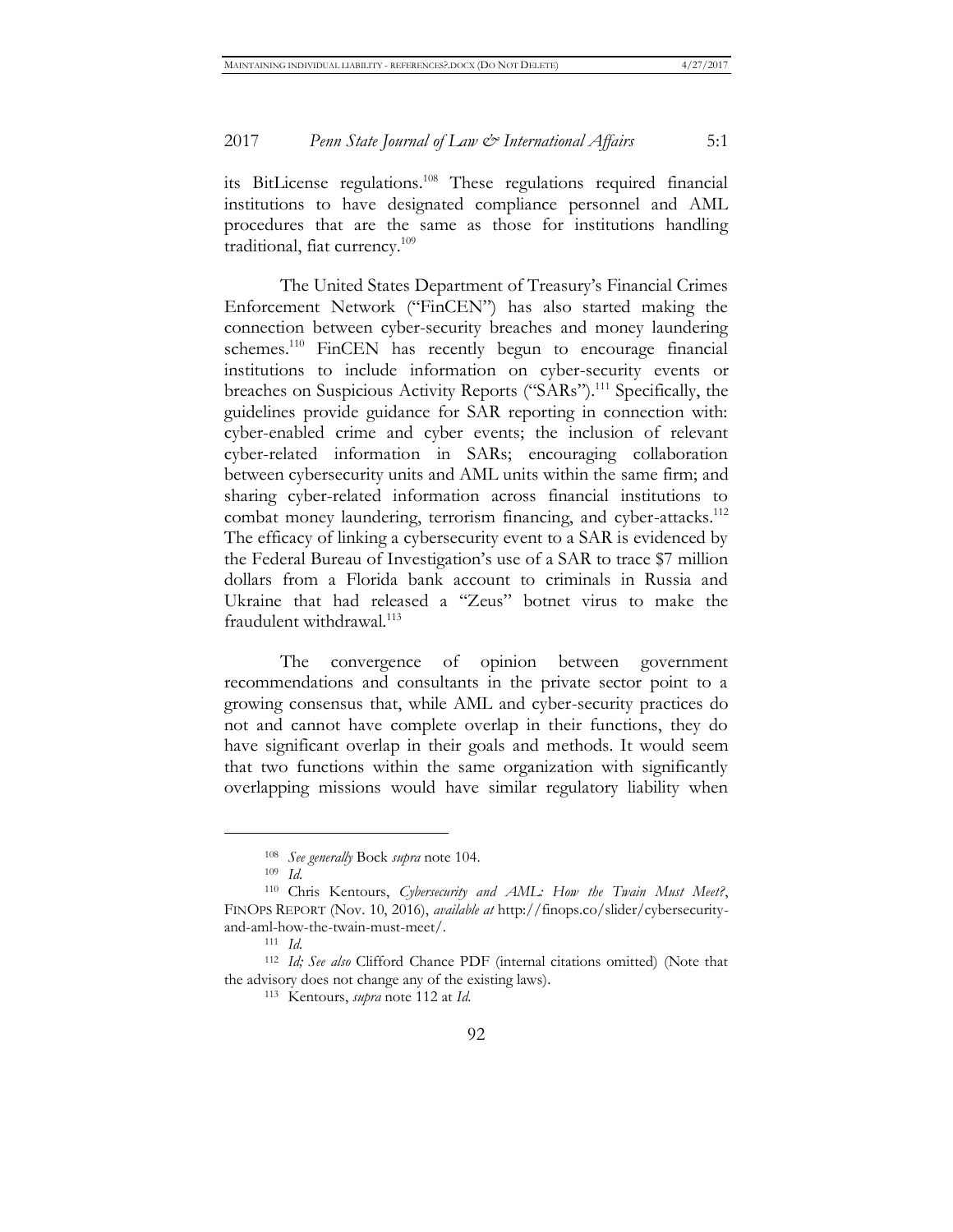managers in those groups fail to fulfill their duties. As we will see in the next section, this is not the case.

#### III. THE RULE, INDIVIDUAL CORPORATE LIABILITY, AND **SUGGESTIONS**

In 2013, the NYDFS conducted a survey on cyber-security.<sup>114</sup> 60 community and regional banks, 12 credit unions, and 82 foreign branches and agencies participated in the NYDFS's questionnaire. The questionnaire asked questions about "each participant's information security framework; corporate governance around cyber security; use and frequency of penetration testing and results; budget and costs associated with cyber security; the frequency, nature, cost of, and response to cyber security breaches; and future plans on cyber security."<sup>115</sup> NYDFS also met with "depository institutions and cybersecurity experts . . . to discuss industry trends, concerns, and opportunities for improvement."<sup>116</sup>

NYDFS's findings discussed management of information technology systems; information security frameworks; use of security technologies; penetration testing; budget and costs; corporate governance; cybersecurity incidents and breaches; and planning for the future.<sup>117</sup> Most institutions experienced intrusions, and the larger the institution, the more likely it was to experience malware and phishing attempts.<sup>118</sup>

It was further noted that larger institutions were more likely to experience financial losses after a cyber-attack.<sup>119</sup> These institutions were also reported to be more likely to have a cybersecurity plan

<sup>114</sup> Report on Cyber Security in the Banking Sector, N.Y. DEP'T OF FIN. SERVS. (May 2014), *available at* http://www.dfs.ny.gov/reportpub/dfs\_cyber \_banking\_report\_052014.pdf.

<sup>115</sup> *Id.*

<sup>116</sup> *Id.*

<sup>117</sup> *Id.*

<sup>118</sup> *Id.*

<sup>119</sup> *Id.*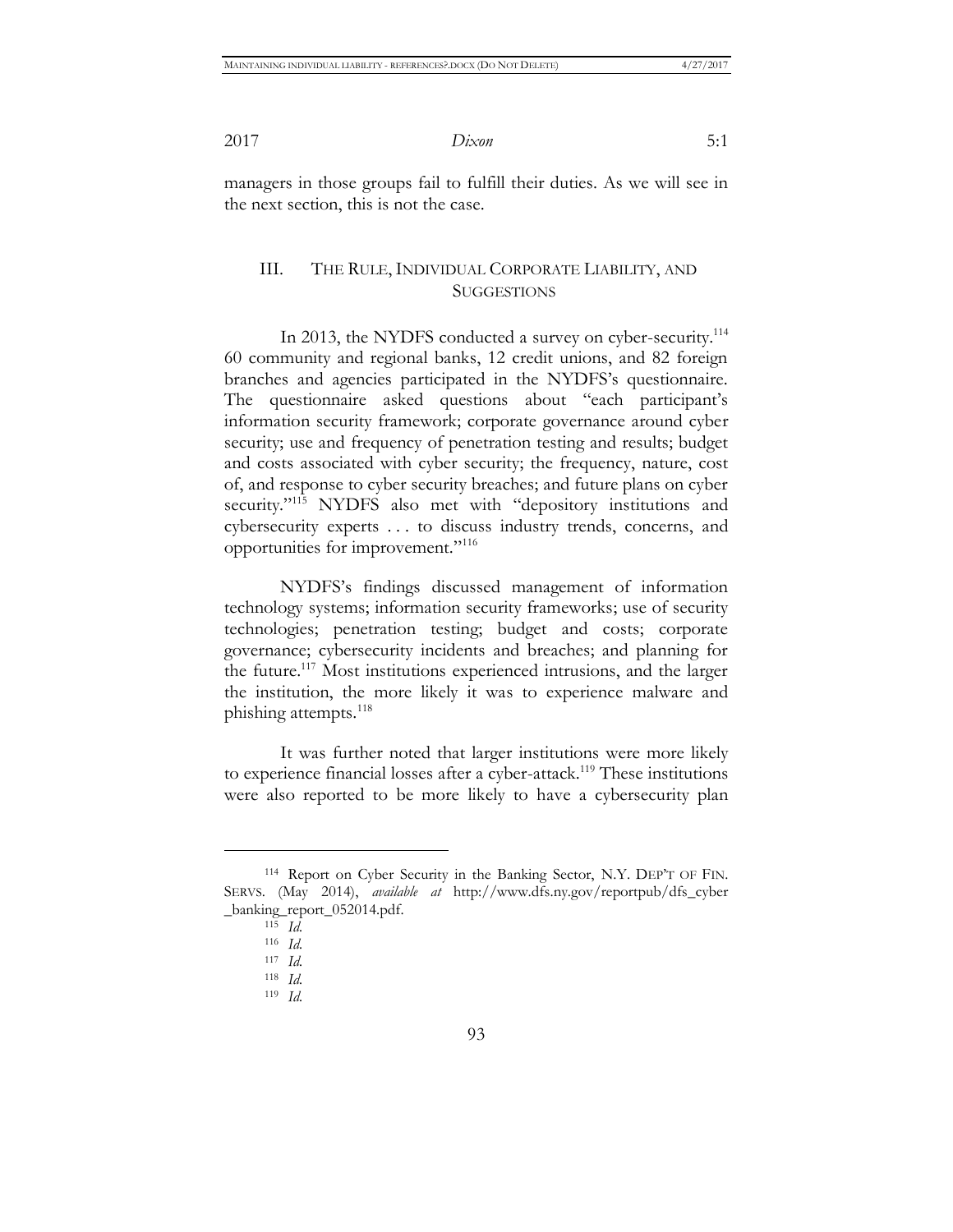instituted than their smaller counterparts.<sup>120</sup> Recent examples help illustrate this last point. In 2011, more than 300,000 Citibank accounts were compromised in a targeted hack.<sup>121</sup> In 2012, a cyberattack focused on employee login credentials at Bank of America and Wells Fargo. $122$ 

An April 2015 update on the NYDFS report focused on third-party security service providers, as well as steps taken to implement the U.S. Commerce Department's National Institute of Standards and Technology.<sup>123</sup> Most of the institutions involved had taken or were taking steps to implement NIST principles, but the application of those principles varied across institutions.<sup>124</sup> Ultimately, the report concluded that banks were taking steps to increase cybersecurity, although progress varied depending on an institution's size and type.<sup>125</sup>

On September 13<sup>th</sup>, 2016, New York Governor Andrew Cuomo announced "first-in-the-nation" regulations to protect New York financial institutions from cyber-attacks.<sup>126</sup> In his remarks, Governor Cuomo said:

"New York, the financial capital of the world, is leading the nation in taking decisive action to our consumers and our financial system from serious economic harm that is often perpetrated by state-sponsored organizations, terrorist networks, and other criminal enterprises. This regulation helps guarantee the financial services

<sup>120</sup> *Id.*

<sup>121</sup> *Banks Likely to Remain Top Cybercrime Targets*, SYMANTEC (last accessed Nov. 30, 2016), *available at* https://www.symantec.com/content/en/us /enterprise/other\_resources/b\_Financial\_Attacks\_Exec\_Report.pdf. *See also,* Press Release, CitiGroup Inc., Updated Information on Recent Compromise to Citi Account Online for Our Customers, (June 15, 2011), *available at* http://citigroup.com/citi/press/2011/110610c.htm.

<sup>122</sup> *Id.*

<sup>123</sup> Press Release, NYS Department of Financial Services, *Update on Cyber Security in the Banking Sector: Third Party Service Providers*, NYS DEPARTMENT OF FINANCIAL SERVICES, (April 2015), *available at* http://www.dfs.ny.gov/reportpub/ dfs\_rpt\_tpvendor\_042015.pdf [*hereinafter* "2015 Report"].

<sup>124</sup> *Id*.

<sup>125</sup> *Id*.

<sup>126</sup> Governor Cuomo Press Release, *supra* note 8.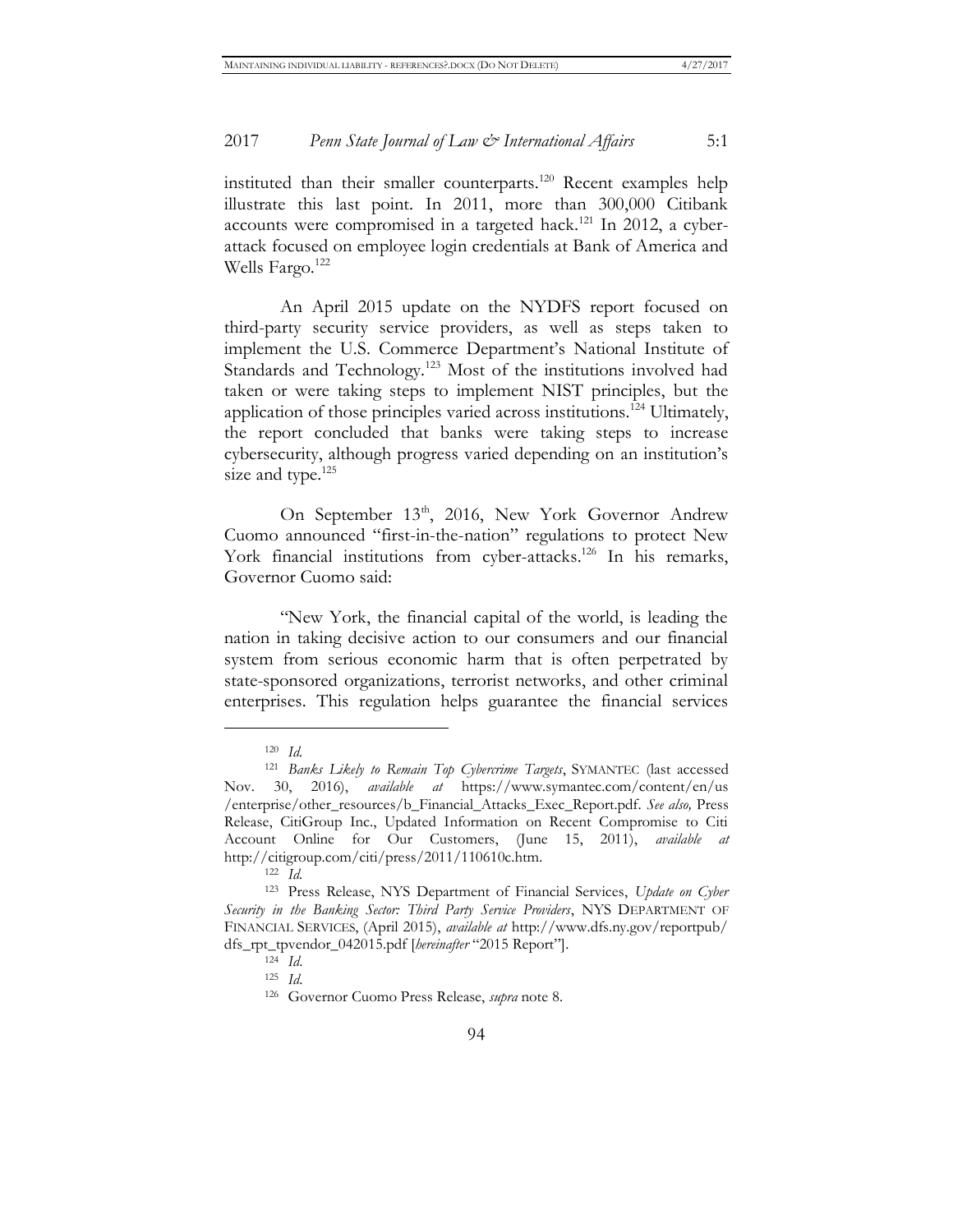industry upholds its obligation to protect consumers and ensure that its systems are sufficiently constructed to prevent cyber-attacks to the fullest extent possible."<sup>127</sup>

The proposed regulation includes proposals designed to balance "certain regulatory minimum standards while maintaining flexibility so that the final rule does not limit industry innovation and instead encourages firms to keep pace with technological advances."<sup>128</sup> Although this article is not intended to provide a thorough analysis of the components contained within either the cyber-security rule, or the AML rule, a brief overview nonetheless provides helpful context in regards to the certification rules.

The cybersecurity program requires every covered entity<sup>129</sup> to establish and maintain a cybersecurity program to ensure confidentiality, integrity, and the availability of its Information Systems,<sup>130</sup> which, among other things, means "a discrete set of electronic information resources organized for the collection, maintenance, use, sharing, dissemination or disposition of electronic information."<sup>131</sup> Covered entities are to implement and maintain a written cybersecurity policy setting forth policies and procedures in order to protect Information Systems and private information stored on those systems. The minimum policy standards require covered entities to address:

- 1. Information security;
- 2. Data governance and classification;
- 3. Access controls and identity management;

<sup>127</sup> *Id.*

<sup>128</sup> *Id.*

<sup>129</sup> "[A]ny [individual, partnership, corporation, association, or other entity] operating under or required to operate under a license, registration, charter, certificate, permit, accreditation or similar authorization under the banking law, the insurance law, or the financial services law."

<sup>130</sup> Press Release, Proposed Regulations: Section 500.00, N.Y. DEP'T FIN. SERVS. (September 2016)*, available at* http://www.dfs.ny.gov/legal/regulations /proposed/rp500t.pdf(last accessed Sept. 2016).

<sup>131</sup> *Id.*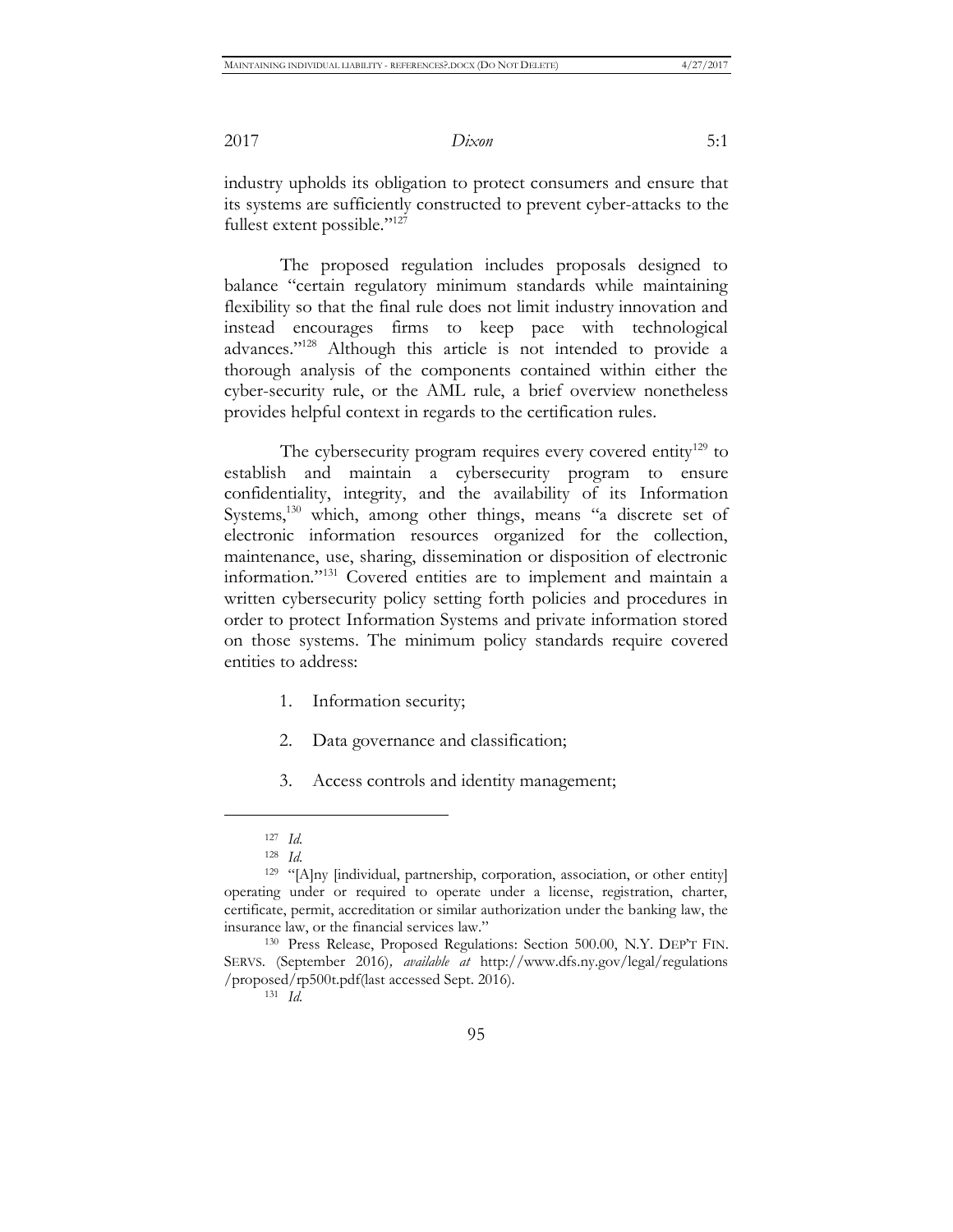- 4. Business continuity and disaster recovery planning and resources;
- 5. Capacity and performance planning;
- 6. Systems operations and availability concerns;
- 7. Systems and network security;
- 8. Systems and network monitoring;
- 9. Systems and application development and quality assurance;
- 10. Physical security and environmental controls;
- 11. Customer data privacy;
- 12. Vendor and third-party service provider management;
- 13. Risk assessment; and
- 14. Incident response.<sup>132</sup>

This requires the board of directors or an equivalent governing body to review the policy as frequently as necessary (but no less frequently than annually), and a senior officer to approve of the policy's contents.<sup>133</sup>

The proposed regulation also contained an annual certification of compliance requirement.<sup>134</sup> Every covered entity<sup>135</sup> must certify that it follows the requirements of the regulation.<sup>136</sup> The

<sup>132</sup> *Id*.

<sup>133</sup> *Id*.

<sup>134</sup> Press Release, Maria T. Vullo, Notice of Final Regulations' Promulgation under Part 500 Title 23 of the Official Compilation of Codes, Rules and Regulations of the State of New York: Cybersecurity Requirements for Financial Services Companies, 500.17(b), (Feb. 13, 2017), *available at* http://www.dfs.ny.gov/legal/regulations/adoptions/dfsrf500txt.pdf.

<sup>135</sup> *Id*.

<sup>136</sup> *Id*.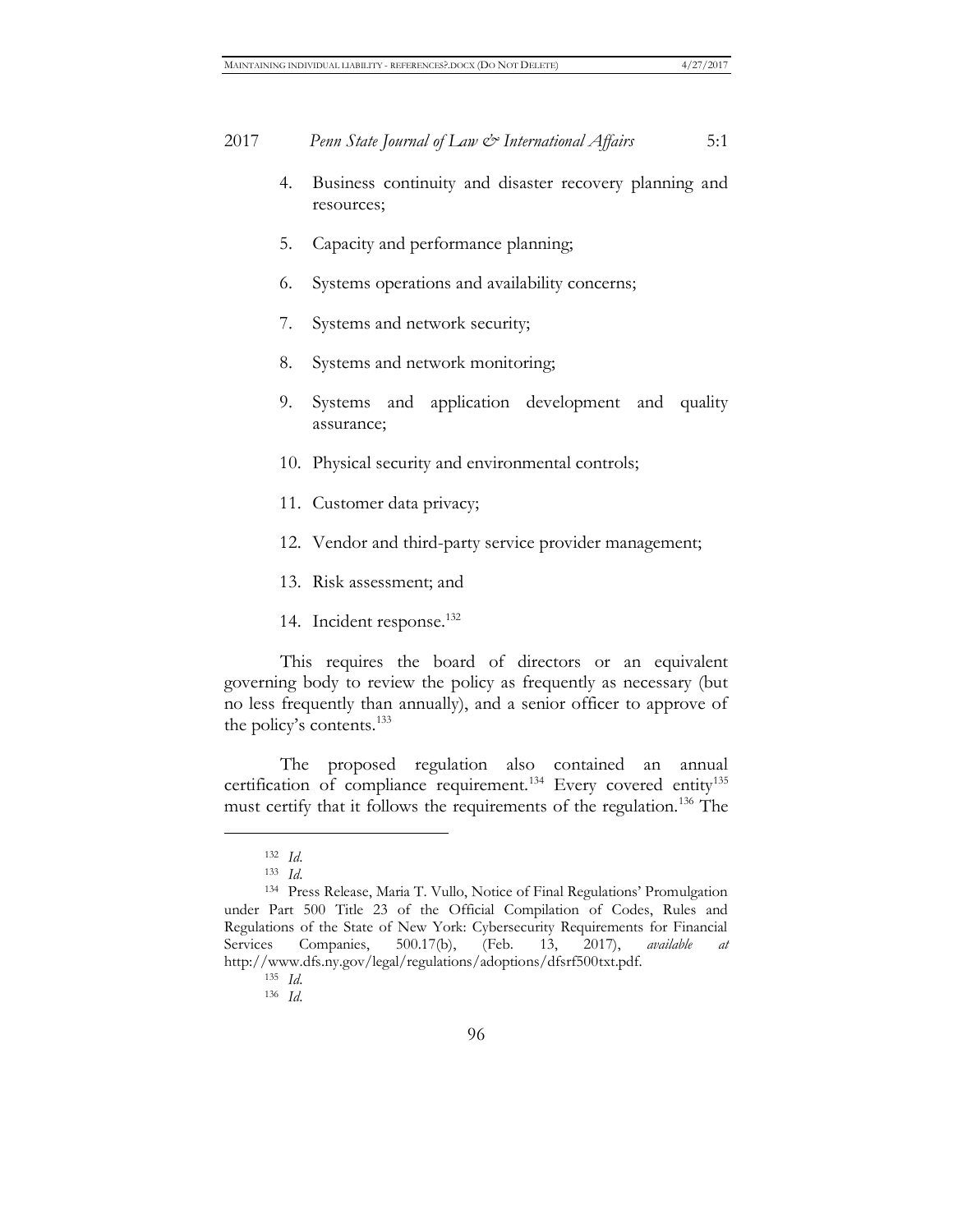$\overline{a}$ 

2017 *Dixon* 5:1

language of the certification is found in Appendix A and reads as follows:

> The Board of Directors or a Senior Officer of the Covered Entity certifies:

> (1) The Board of Directors (or name of Senior Officer(s)) have reviewed documents, reports, certifications and opinions of such officers, employees, representatives, outside vendors and other individuals or entities as necessary;

> To the best of the (Board of Directors) or (name of Senior Officer(s)) knowledge, the Cybersecurity Program of (name of Covered Entity as of \_\_\_ (date of the Board Resolution or Senior Officer(s) Compliance Finding) for the year ended \_\_\_\_ (year for which Board Resolution or Compliance Finding is provided) complies with Part \_\_.

> Signed [and dated] by the Chairperson of the Board of Directors or Senior Officer(s).

> Failure to certify will be enforced under "any applicable laws," including civil and criminal penalties.<sup>137</sup>

NYDFS's final cybersecurity regulations went into effect March 1<sup>st</sup>, 2017.<sup>138</sup> In a February 16, 2017 press release, New York Governor Andrew M. Cuomo said:

<sup>137</sup> *Id*.; *see also* PwC, *AML monitoring: New York regulator gets prescriptive*, FINANCIAL CRIMES OBSERVER PWC, (July 2016), *available at* http://www.pwc.com/us/en/financial-services/financial-crimes/publications/asse ts/aml-monitoring-nydfs-2016.pdf [*hereinafter* "PwC"].

**<sup>138</sup>** Press Release, Governor Cuomo, Governor Cuomo Announces First-inthe-Nation Cybersecurity Regulation Protecting Consumers and Financial Institutions from Cyber-Attacks to Take Effect March 1, (February 16, 2017), *available at* http://www.dfs.ny.gov/about/press/pr1702161.htm.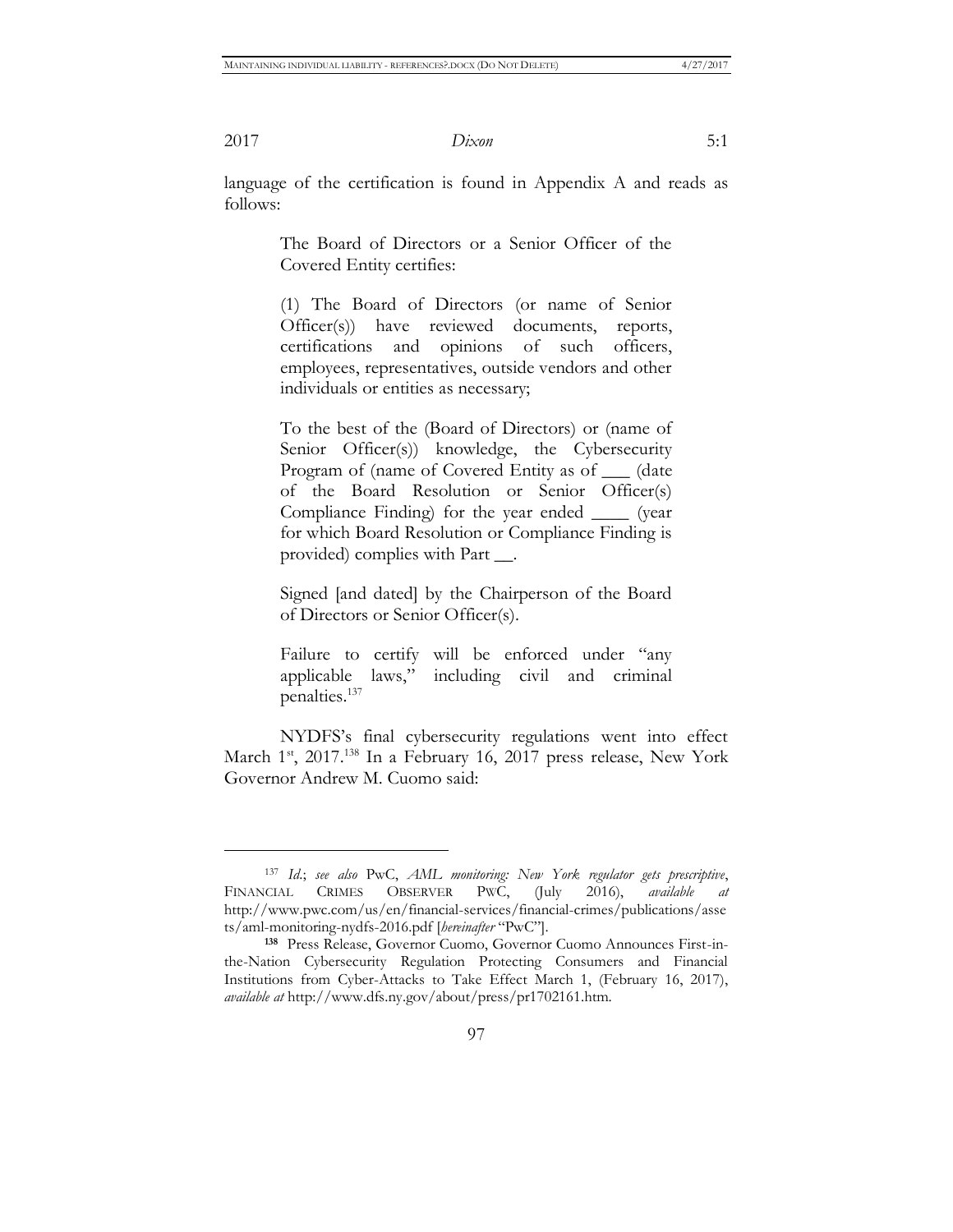New York is the financial capital of the world, and it is critical that we do everything in our power to protect consumers and our financial system from the ever increasing threat of cyber-attacks . . . These strong, first-in-the-nation protections will help ensure this industry has the necessary safeguards in place in order to protect themselves and the New Yorkers they serve from the serious economic harm caused by these devastating cyber-crimes.<sup>139</sup>

The final regulation includes

- Controls relating to the governance framework for a robust cybersecurity program including requirements for a program that is adequately funded and staffed, overseen by qualified management, and reported on periodically to the most senior governing body of the organization;
- Risk-based minimum standards for technology systems including access controls, data protection including encryption, and penetration testing;
- Required minimum standards to help address any cyber breaches including an incident response plan, preservation of data to respond to such breaches, and notice to DFS of material events; and
- Accountability by requiring identification and documentation of material deficiencies, remediation plans and annual certifications of regulatory compliance to DFS.<sup>140</sup>

Section 500.20, which covers enforcement, says that "This regulation will be enforced by the superintendent pursuant to, and is

<sup>139</sup> *Id.*

<sup>140</sup> *Id.*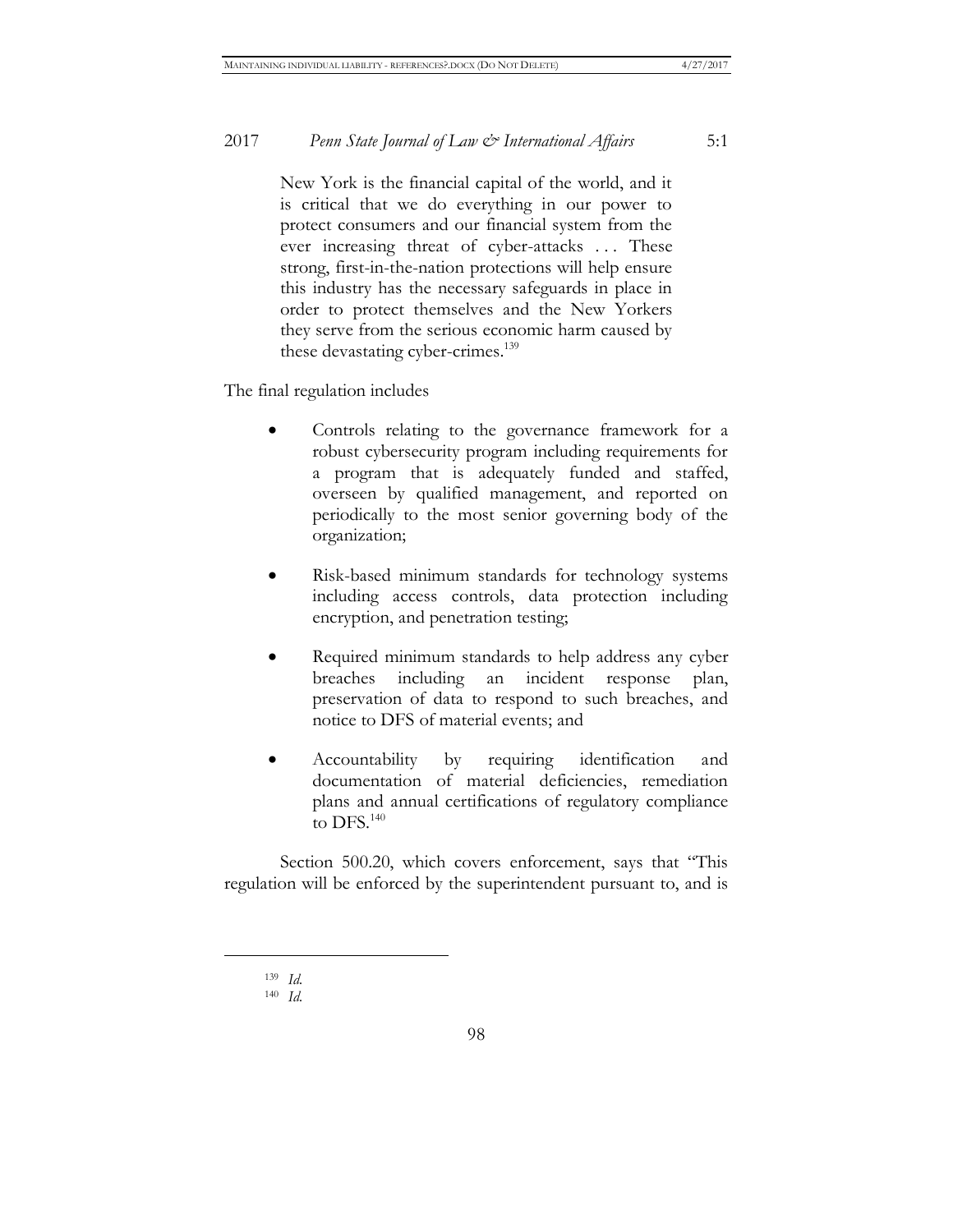not intended to limit, the superintendent's authority under any applicable laws."<sup>141</sup>

So far - so good. However, in June 2016, NYDFS had issued a similar final rule regarding AML compliance certification.<sup>142</sup> This issuance was a result of multiple NYDFS investigations into compliance at "regulated institutions" ("all banks, trust companies, private bankers, savings banks and savings and loans associations chartered under New York Banking Law, New York-licensed branches and agencies of foreign banking corporations, as well as New York-licensed check cashiers and money transmitters<sup>[1,143</sup>] with applicable money laundering rules.<sup>144</sup> The investigation identified shortcomings in these financial institution's transaction monitoring and filtering programs, which was in turn attributable to a lack of governance, oversight, and accountability at senior levels.<sup>145</sup> Based on this investigation and other factors, NYDFS believed financial institutions had systemic shortcomings in their AML programs and wanted to not only clarify AML program requirements, but also have the Board of Directors or a Senior Officer submit a Board Resolution or Compliance Finding.<sup>146</sup>

The final AML rules require every regulated institution to maintain a Transaction Monitoring Program that should contain, where applicable, the following attributes:

1. Based on the institution's Risk Assessment;

<sup>141</sup> *Supra* note 10.

<sup>142</sup> Publication, Shearman & Sterling LLP, *NYS Department of Financial Services Outlines Requirements for Transaction Monitoring and Filtering Programs of NY State-Licensed Institutions*, SHEARMAN & STERLING LLP CLIENT PUBLICATIONS (Jul. 20, 2016), *available at* http://www.shearman.com/~/media/Files/NewsInsights/ Publications/2016/07/NYS-Department-of-Financial-Services-Outlines-Requirem ents-FIAFR-072016.pdf [*hereinafter* "Shearman and Sterling"].

<sup>143</sup> *Id.*

<sup>144</sup> *Id.*

<sup>145</sup> *Id.*

<sup>146</sup> *Id.*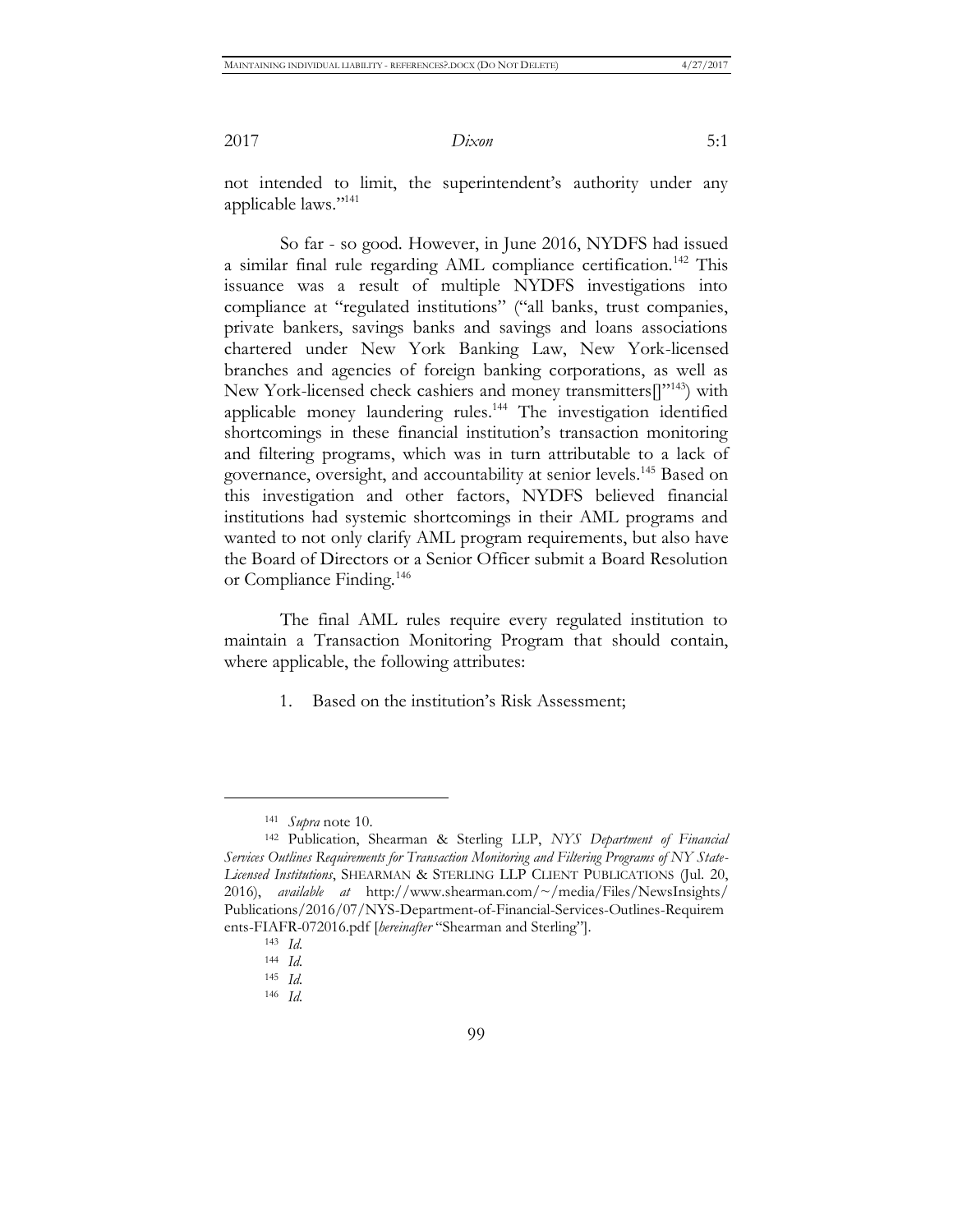- 2. Periodically reviewed and updated to reflect and account for changes to BSA/AML laws and other relevant information;
- 3. Match BSA/AML risks to the firm's business, product and service lines, and customers;
- 4. BSA/AML detection scenarios with values and amounts that detect potential money laundering, suspicious activity, or other illegal activity;
- 5. A full scope testing of the Transaction Monitoring Program, including governance review, data mapping, transaction coding, detection scenario logic, model validation, data input and Program output;
- 6. Documentation articulating the institution's current detection scenarios and the assumptions, thresholds, and parameters of those scenarios;
- 7. Protocols outlining how the firm will investigate the Transaction Monitoring Program's alerts, how the Regulated Institution will decide which alerts will result in a filing or other action, who is responsible for deciding, and how the investigative and decision-making process is to be documented; and
- 8. Be subject to on-going analysis in order to determine whether detection scenarios, underlying rules, threshold values, parameters, and assumptions are still relevant.<sup>147</sup>

The Regulated Institution's Filtering Program's requirements are similar to the Monitoring Program in that they are only to be implemented where applicable, and are as follows:

1. Be based on the institution's Risk Assessment;

<sup>147</sup> *Id.*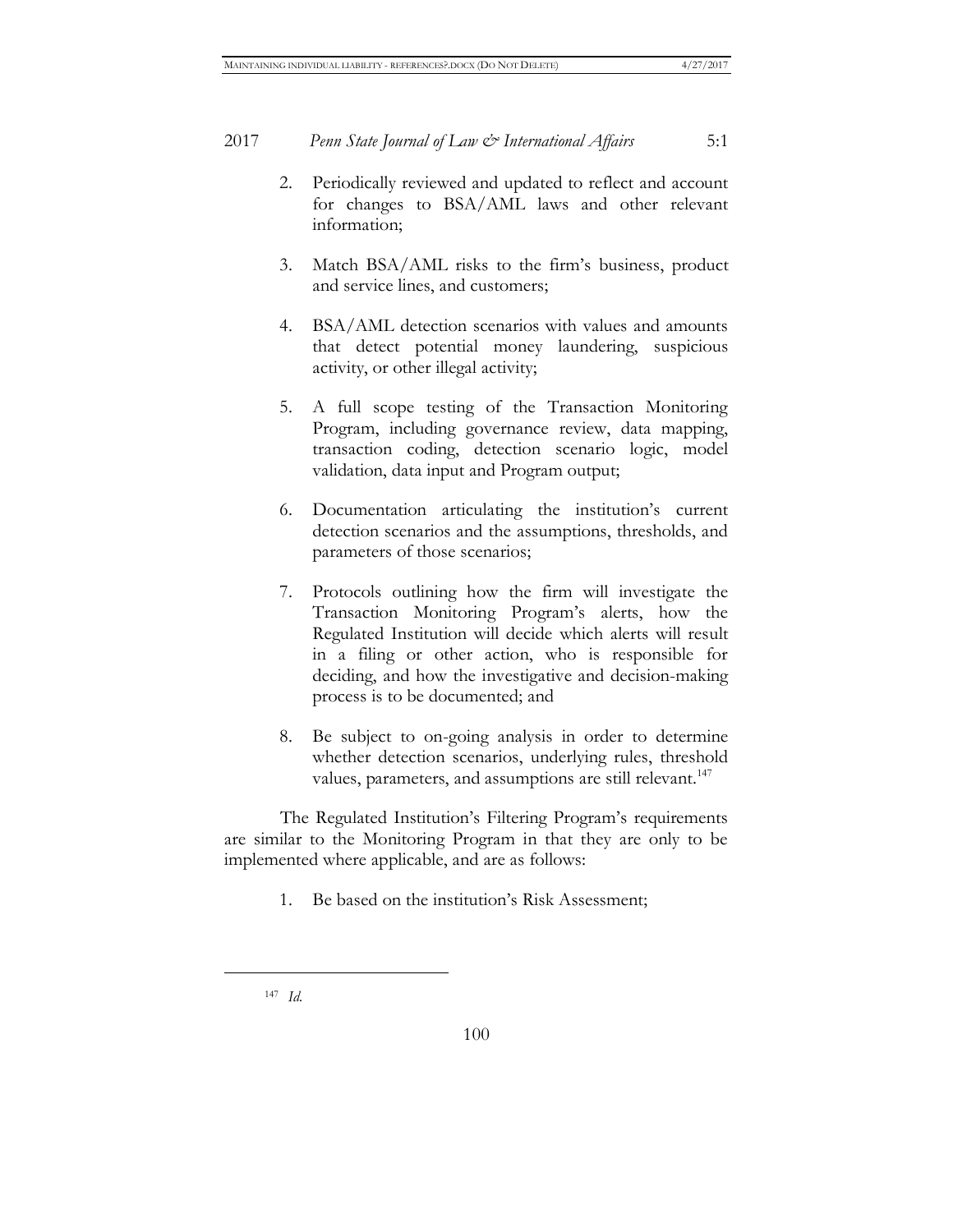- 2. Be based on technology, processes, or tools that will match names and accounts consistent with the institution's risks, transaction, and product profiles;
- 3. Full scope testing of the Filtering Program, including relevant reviews of data matching, determining whether the OFAC sanctions list and threshold settings synchronize to an institution's risks; assessing the logical fit of technology or tools, model validation, and data input with the Program's output;
- 4. On-going analysis to assess technology and tool's logic and performance in matching names and accounts, as well as the OFAC sanctions list and threshold settings to see if they map the institution's risks, and
- 5. Documentation articulating the Filtering Program's intent and design for tools, processes, and technology.<sup>148</sup>

Both the Transaction Monitoring and Filtering Programs are required to have, where applicable:

- 1. ID of all data sources with relevant data;
- 2. Validation of data's accuracy, integrity, and quality, ensuring accurate and complete data flows through the Transaction Monitoring and Filtering Program;
- 3. Processes for data extraction and loading to ensure a complete and accurate data transfer from source to system (provided automated systems are used)
- 4. Governance and management oversight, including policies and procedures that govern changes to the Transaction Monitoring and Filtering Program ensuring that changes are managed, reported, audited, defined, and controlled;

<sup>148</sup> *Id.*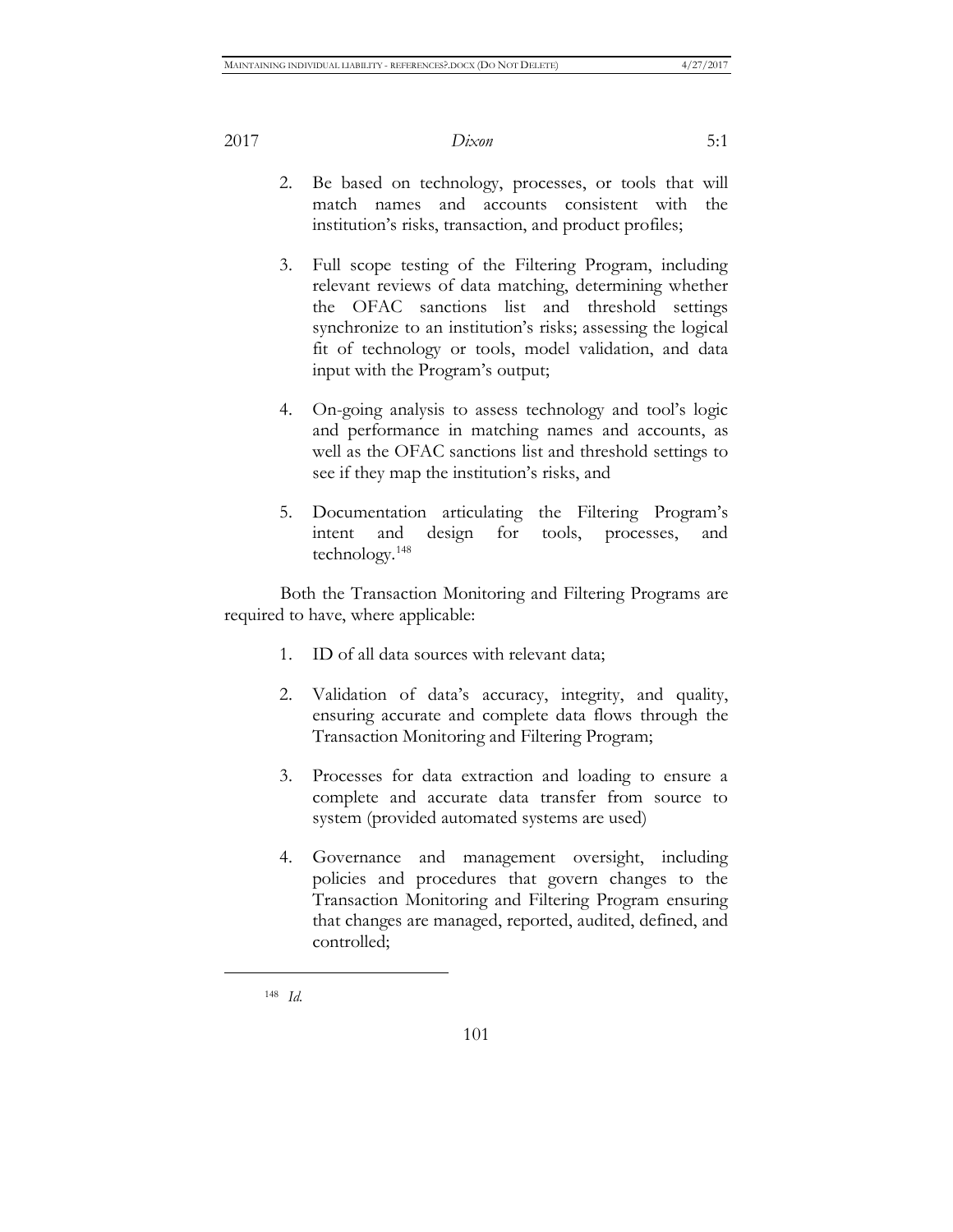- 5. Vendor selection processes where third-party vendors are used in the Transaction Monitoring and Filtering Program;
- 6. Funding for the Transaction Monitoring and Filtering Program;
- 7. Qualified personnel or third-party consultants responsible for various aspects of the Transaction Monitoring and Filtering Program, including design, implementation, ongoing analysis, planning, operation testing, and
- 8. Periodic training of all Transaction Monitoring and Filtering Program stakeholders.<sup>149</sup>

When Regulated Institutions identify areas, systems, or processes needing material improvements, updates, or redesigns, the Regulated Institutions are required to document the identifications made, and the corresponding planned remedial efforts. The Superintendent of NYDFS must be able to view these documents.<sup>150</sup>

Either the board or the senior officers of a company must certify that the company has followed these rules outlined above. The Board Resolution or Compliance Finding requirement dictates that:

> [E]ach Regulated Institution "shall adopt and submit to the Superintendent a Board Resolution or Senior Officer(s) Compliance Finding in the form set forth in Attachment A by April  $15<sup>th</sup>$  of each year. Each Regulated Institution shall maintain for examination by the Department all records, schedules and data supporting adoption of the Board Resolution or

<sup>149</sup> *Id.*

<sup>150</sup> *Id.*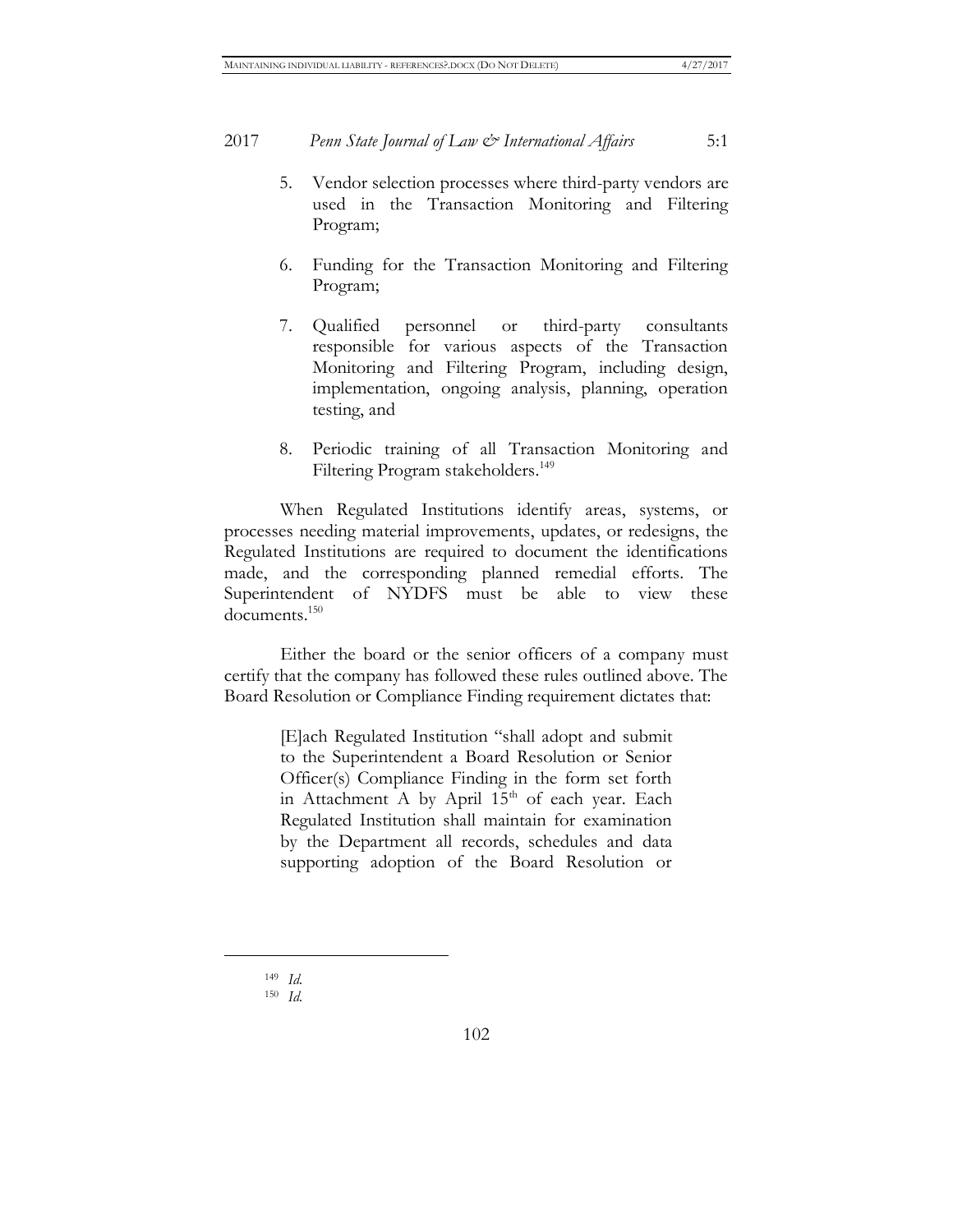Senior Officer(s) Compliance Finding for a period of five years.<sup>151</sup>

The language of the aforementioned certification is as follows:

> The Board of Directors (or name of Senior Officer(s)) has reviewed documents, reports, certifications and opinions of such officers, employees, representatives, outside vendors and other individuals or entities as necessary to adopt this Board Resolution or Senior Officer Compliance Finding.

> The Board of Directors or Senior Officer(s) has taken all steps necessary to confirm that (name of Regulated Institution) as of \_\_\_ (date of the Board Resolution or Senior Officer(s) Compliance Finding) for the year ended \_\_\_ (year for which Board Resolution or Compliance Finding is provided) complies with [Transaction Monitoring and Filtering Requirements].

> Signed [and dated] by each member of the Board of Directors or Senior Officer(s).<sup>152</sup>

In the final rule, these requirements are to "be enforced pursuant to, and is not intended to limit, the Superintendent's authority under any applicable laws."<sup>153</sup> Thus, the scope of the Superintendent's authority is both civil and criminal. However, the original wording of the rule was harsh, as illustrated below:

> All Regulated Institutions shall be subject to all applicable penalties provided for by the Banking Law and the Financial Services Law for failure to maintain a Transaction Monitoring Program, or a Watch List

<sup>151</sup> *Id.*

<sup>152</sup> Banking Division Transaction Monitoring and Filtering Program Requirements and Certifications, 3 N.Y.C.R.R. Part 504 (Mar. 2017), *available at* http://docs.dos.ny.gov/info/register/2016/july20/pdf/rulemaking.pdf *and* http://www.dfs.ny.gov/legal/regulations/adoptions/dfsp504t.pdf.

<sup>153</sup> Shearman and Sterling, *supra* note 142.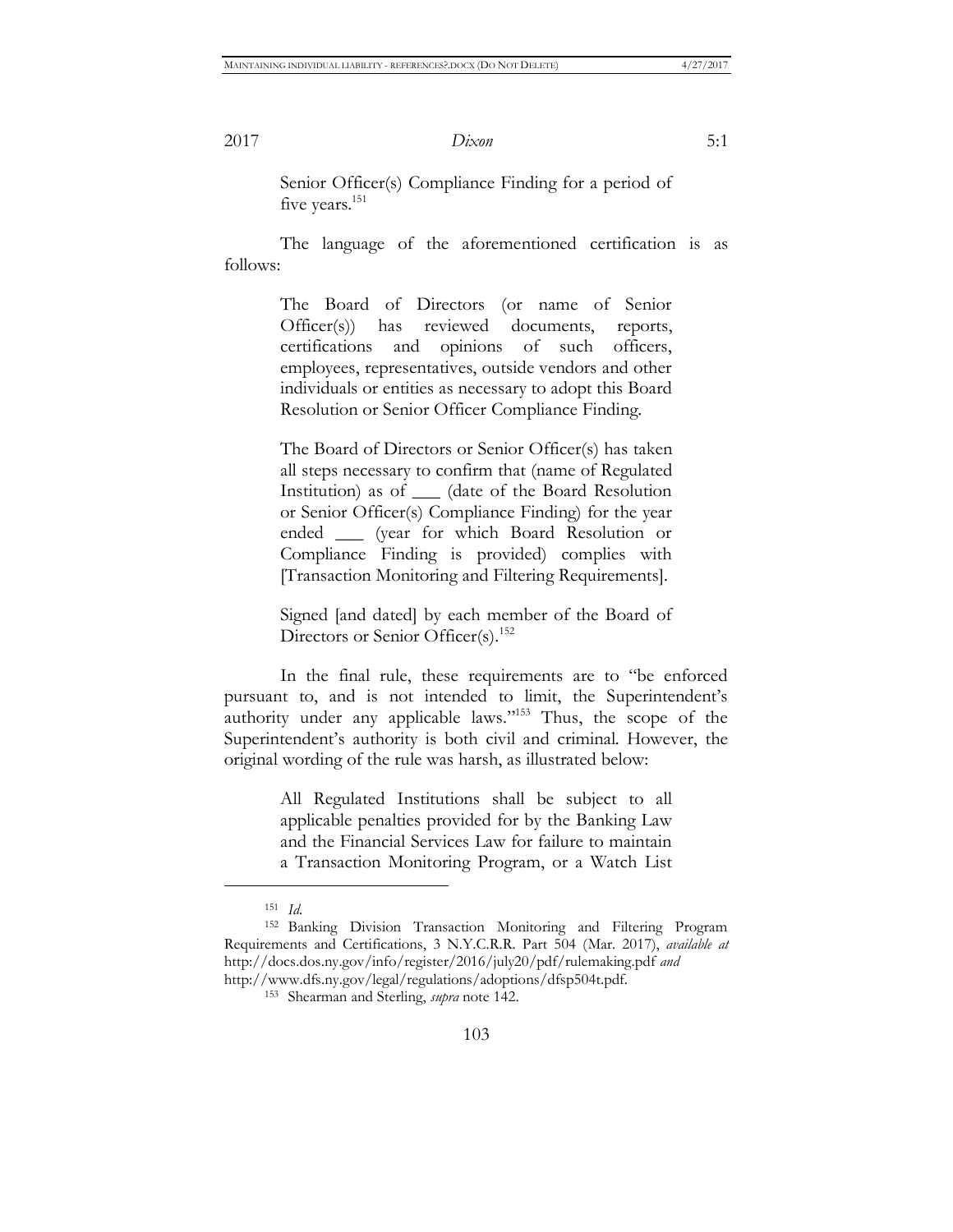Filtering Program complying with the requirements of this Part and or failure to file the Certifications required under Section 504.4 hereof. A Certifying Senior Officer who files an incorrect or false Annual Certification also may be subject to criminal penalties for such filing.<sup>154</sup>

It is unclear why the original language was worded as it was. More than likely, the language intended to serve two purposes: (1) to underline the seriousness of the offense, and (2) to warn potential officers certifying the Annual Certification of the consequences resulting from a failure to certify the company's program.

Regardless, due to industry feedback that language was struck out entirely and replaced with new language for the finalized rule. In the final rule, NYDFS removed the threat of criminal penalties for incorrect or falsified filings.<sup>155</sup>

Thus, there are meaningful distinctions between the requirements of the cybersecurity rule and the AML rule. However, the reality of modern financial institutions means that AML is a significant component of cybersecurity, such that AML measures cannot be effective without cybersecurity, and cybersecurity in financial institutions cannot be fully effective without AML measures. In the following section, I will explain why the current rules require some form of harmonization in their application and enforcement, and further, why those rules need to establish a specific standard for the imposition of criminal liability in specific instances.

#### IV. SUGGESTIONS AND RATIONALE

Both the cybersecurity rules and the AML rules should have the same language, however, they do not. Unfortunately, both rules lack much-needed language allowing for the imposition of criminal liability in appropriate situations. This problem could be addressed

<sup>154</sup> *Id.*

<sup>155</sup> PwC, *supra* note 137.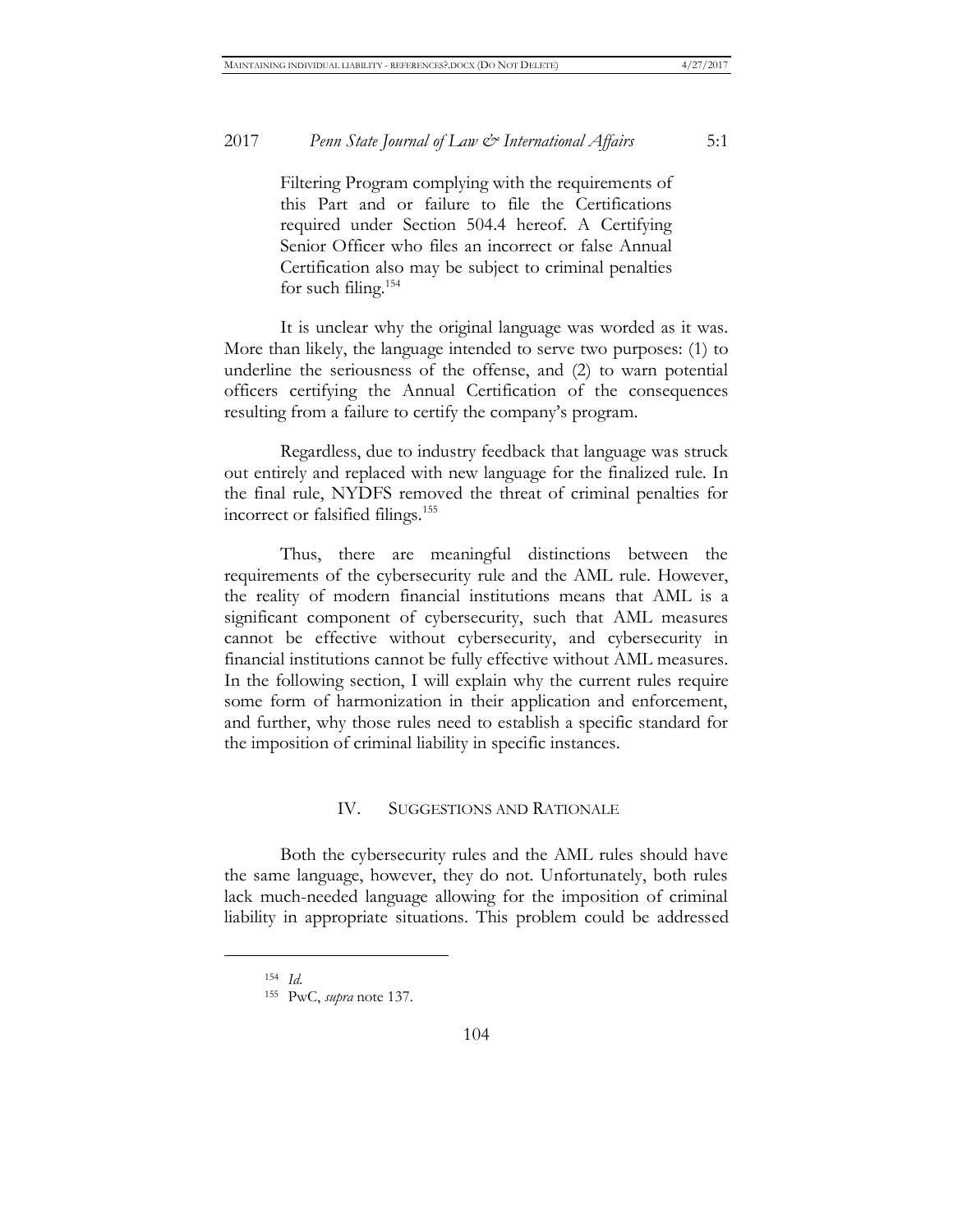through a number of ways and considerations. First, one must consider that by softening the language in both rules, the NYDFS was not responsive to institutions' vocalized concerns, and likely only further confused individuals trying to comply. Second, if both rules contain the same language, the possibility of corporate directors avoiding liability in one function, while negating liability in another for the same act, will likely lessen. Third, by emphasizing the potential of corporate criminal liability the rule will more properly reflect the principles outlined by the Yates memorandum. Even though the Yates memorandum is not an official policy of the New York Attorney General's Office, aligning the language of the rules with the spirit of the Yates memorandum could eliminate the complexity created by the current compliance rules for company directors.

A. Changing the Language of the Statute but not the Underlying Enforcement Mechanism is Unresponsive to Concerns and Only Confuses Firms Trying to Comply with the Rule

In response to public comments regarding the rule, the NYSFDS changed the AML rule's language so that the regulation "[would] be enforced pursuant to, and [] not intended to limit, the Superintendent's authority under any applicable laws."<sup>156</sup> Although the laws are not explicitly mentioned, the language of the AML rule presumably refers to legislation relating to Banking, Insurance, and Financial law. However, if this is true, the NYSFDS is committing two errors.

First, by not changing the underlying penalties of the law, the NYSFDS is not being responsive enough to the concerns of commenters. Secondly, by stating only that regulators will pursue enforcement under "any and all applicable laws," individuals are left "in the dark" about specific applicable law. If we were to assume that a law's ability to be interpreted directly influences the law's likelihood of being followed, then one must also consider the vagueness of this rule and its resultant effect on compliance.

<sup>156</sup> Shearman and Sterling, *supra* note 142.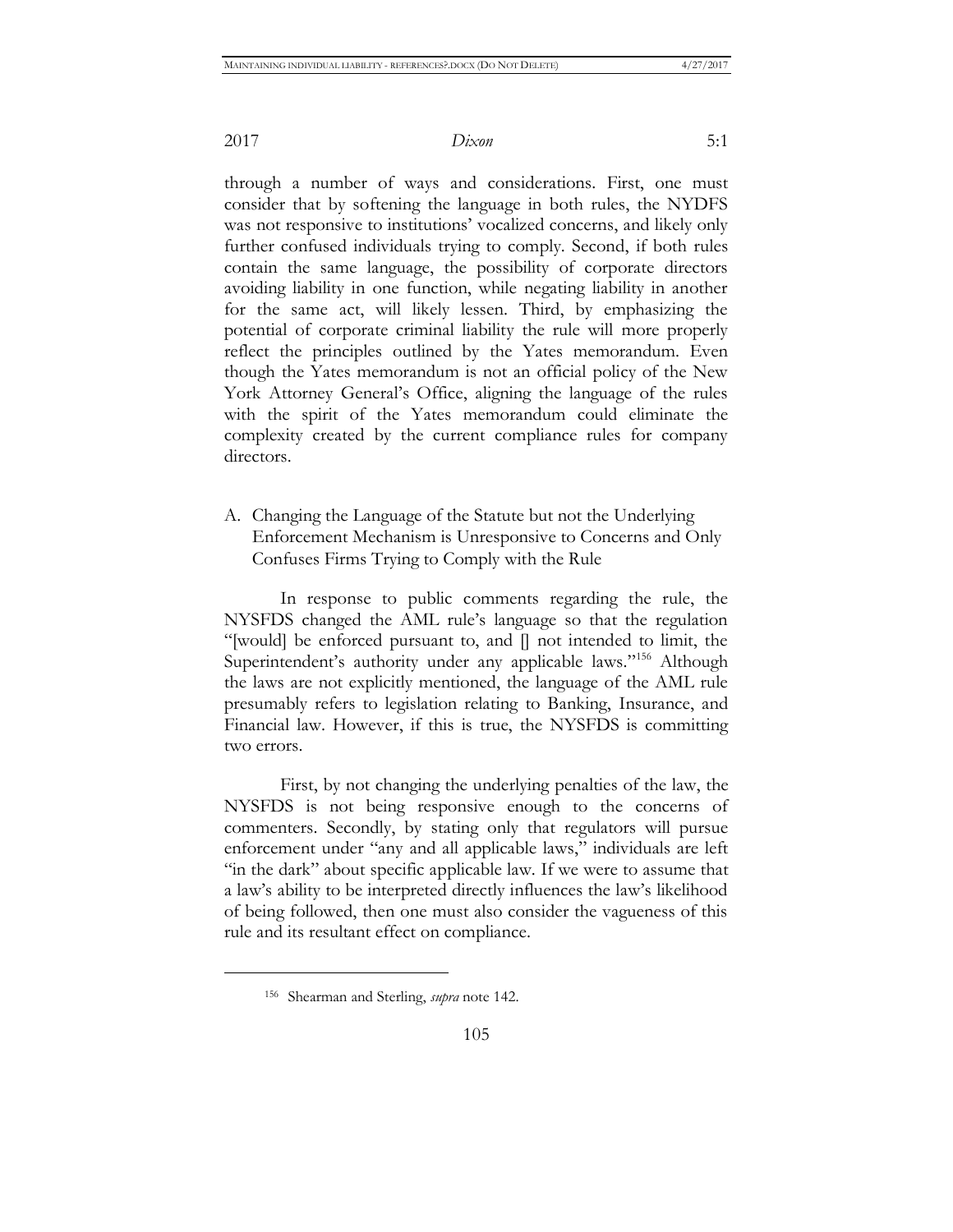This problem of vagueness in compliance can also be found in the proposed cybersecurity rule. Like the AML rule, the cybersecurity rule only states that the Superintendent will enforce the Regulation pursuant to "authority under any applicable laws."<sup>157</sup> One can only speculate why the rule is phrased this way. Perhaps this phraseology was a response to the public comment regarding the AML rules and was intended to preemptively address similar complaints about the AML rule. Again, however, this language is ineffective at best and counterproductive at worst. This lack of clarity could feasibly hinder corporations from ensuring which laws are applicable, and consequently, what standards to adhere to when certifying their cybersecurity programs.

Furthermore, rule-makers determined that the prior language was not precise enough to warrant inclusion. As we have seen, cybersecurity breaches and AML risks are frequent. Thus, this arguably makes individual penalization through criminal liability unjust in certain situations, such as, for example, the filing of false or incorrect Annual Certifications in good faith. Beyond that, a variety of scenarios could occur: firms may have to start offering large salaries to compliance officers just to attract quality talent, or, firms may feel encouraged to structure their company in such a way that does not require a New York state business charter, and thus bypassing the rule. In a true nightmare scenario, firms could just dissolve their charters, leave New York, and set up shop in alternative financial centers such as San Francisco, Boston, Chicago, Charlotte, or Washington, D.C.

#### B. Uniform Language as a Response to Dual Corporate Officer Liability Loopholes

As the rules are currently written, it is entirely possible that an individual could face criminal liability for a certification violation in the cybersecurity context, yet simultaneously avoid criminal liability under the AML rules. To be sure, in some situations this will not be relevant. For example, suppose that there is a cybersecurity breach of

<sup>157</sup> Vullo, *supra* note 134.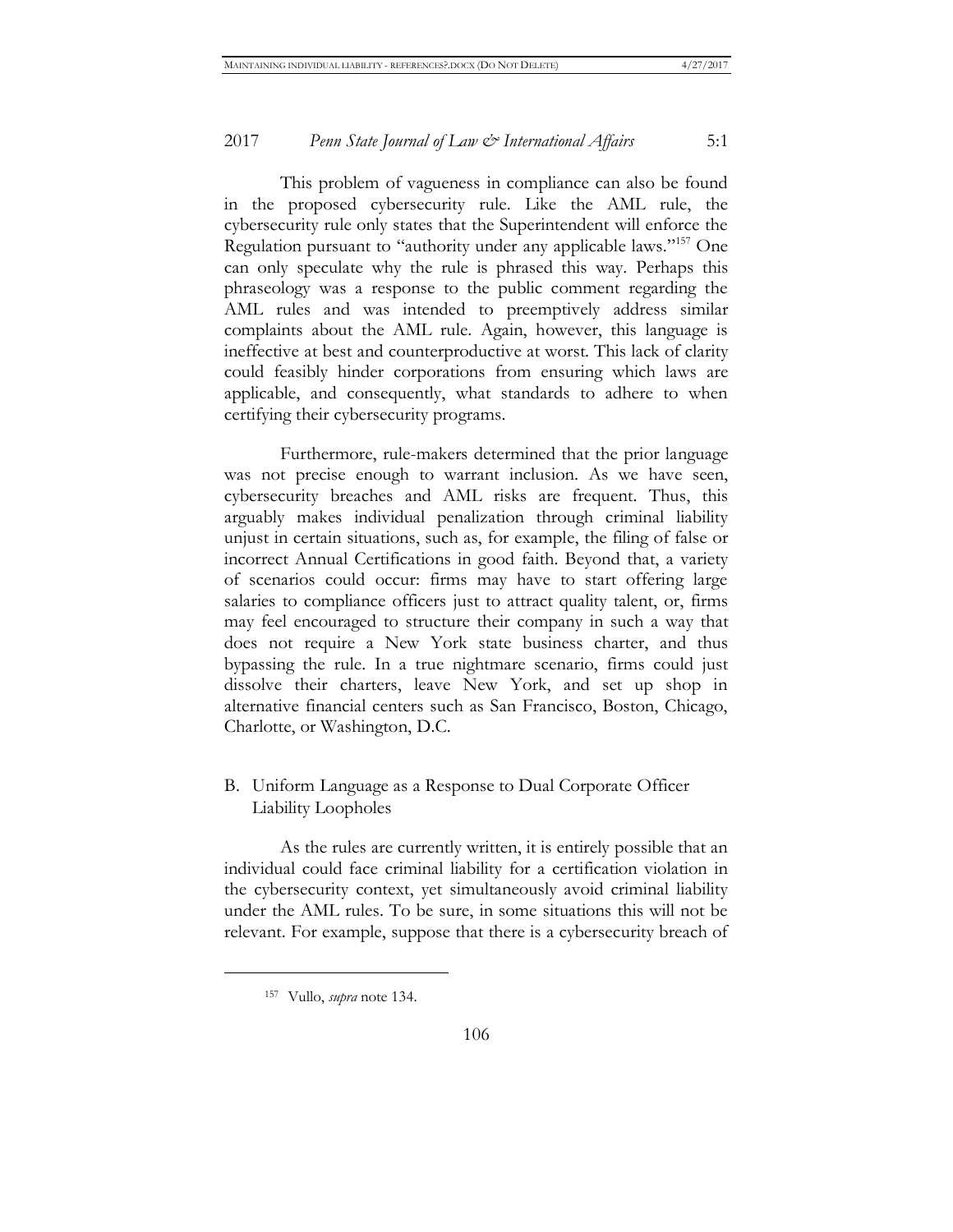a financial institution based on corporate espionage. If, after an individual makes a bad faith cybersecurity certification, a hacker gets into an employee's email, he may learn of a new marketing campaign, the valuation of a confidential M&A deal, or proprietary research created by a firm's research team. Cybersecurity breaches involving financial institutions are often related to some form of money laundering activity. Such breaches are cybersecurity breaches, although they do not involve the laundering of money.

However, in situations where a cybersecurity breach does involve money laundering, if both the cybersecurity policy and money laundering policy were certified by an individual omission or outright lie, it is possible that the individual could avoid liability under the AML rule, but not the cybersecurity rule. A predictable argument could be that criminal prosecution under the AML rule is unfair because the language change from the proposed rule to the final rule reflects a retraction in the intended harshness of the policy against criminal prosecution. Thus, it is foreseeable that criminal liability was not intended to be permissible for AML violations, and the rule is thus arguably be unconstitutional for being overly vague.

However, if both rules were to have the exact same language, two results would occur. First, loopholes are no longer present in those situations where both rules apply, but with contrasting language. Second, assuming all elements are met, it would be difficult, if not impossible, for an individual to argue that it was unclear whether their failure to comply with the certification mechanism would allow for criminal liability sanctions.

#### C. The Yates Memorandum & Creating a Comprehensive Model

Having a rule that reflects the Yates memorandum not only makes the rule easier to follow, but also sets good precedent for further states' adoption and implementation. Responding to industry concerns, eliminating the possibility of loopholes, and creating precise language are key aspects of the new language. The next and final element is that the new language should reflect the tenor of the Yates memorandum, such that it makes the rule easier to follow, but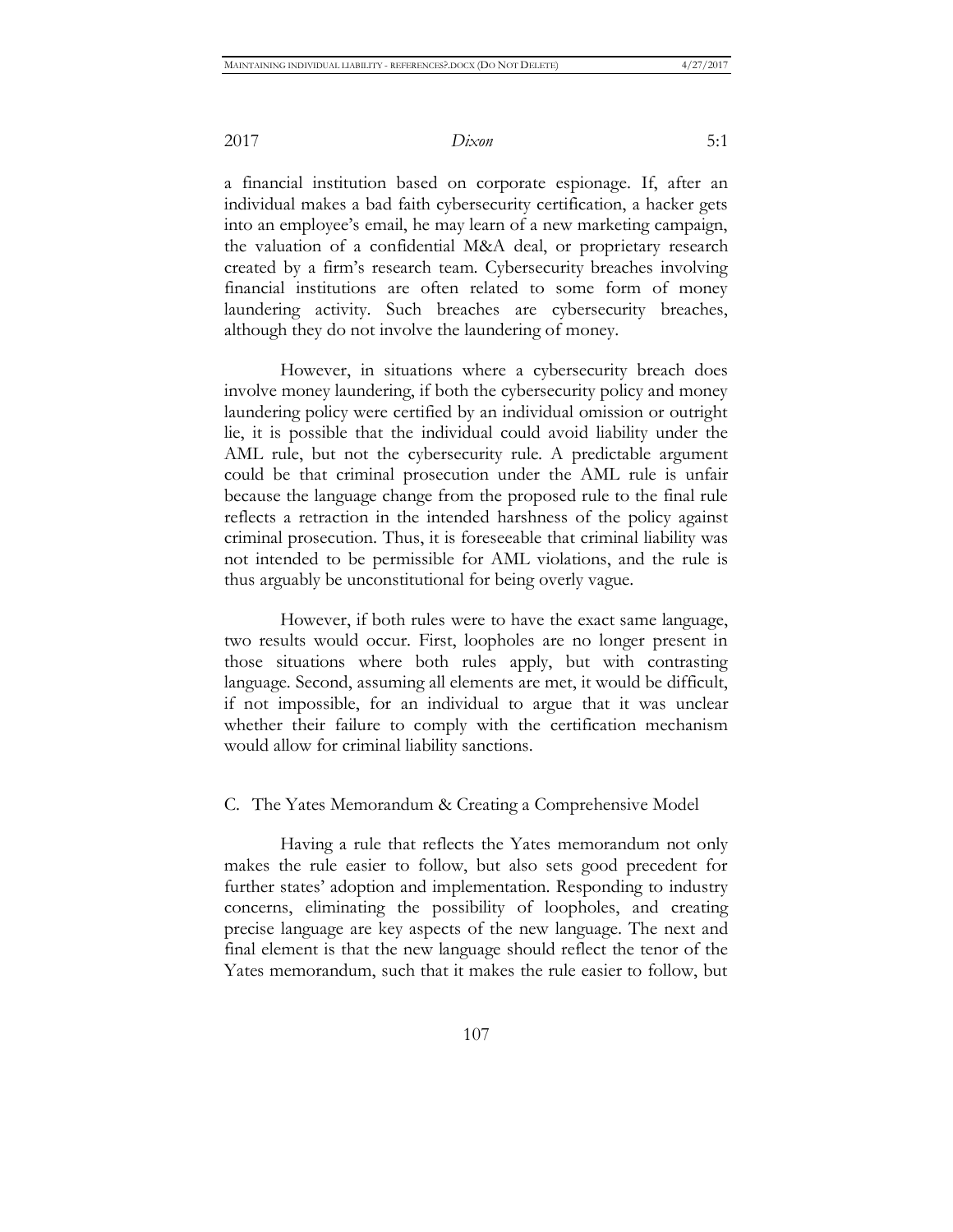also sets a good precedent for other states to copy should they choose to implement their own state policies.

Again, it bears repeating that the Yates memorandum, technically, has no bearing on the New York Attorney General's Office or the NYDFS. After all, the Yates memorandum is part of the DOJ, and thus reflects federal policy. However, many New York banks have not worked solely within the confines of New York for quite some time: indeed, it is hard to recall when New York banks operated solely within the United States. Goldman Sachs, JPMorgan and Deutsche Bank are just a few New York chartered organizations with international reach.<sup>158</sup> As such, in their operations these institutions are subject to not just New York law, but federal law as well. Despite New York's outsized influence within the financial sector, common practice for these organizations is to channel their resources towards federal law compliance.

There is another advantage to this. By making the rule reflective of the Yates memorandum and easier to follow, it removes an incentive for an organization to move its banking charter from New York to another state with more relaxed banking standards.

#### V. THE NEW RULE

If the current language and the proposed language of both the cybersecurity and AML certification policies are not adequate, then what is? This author proposes the following rules for the cybersecurity and AML programs, respectively. For cybersecurity:

All Regulated Institutions shall be subject to all applicable penalties provided for by the Banking Law and the Financial Services Law for failure to maintain a cybersecurity program complying with the requirements of this Part and or failure to file the Certifications required under Section 500.17 hereof. A Certifying Senior Officer

<sup>158</sup> *See generally* Report, New York State Chartered Institutions as of December 31, 2012, N.Y. DEP'T FIN. SERVS. (Dec. 31, 2012), *available at* http://www.dfs.ny.gov/reportpub/annual/annualbanklist.htm.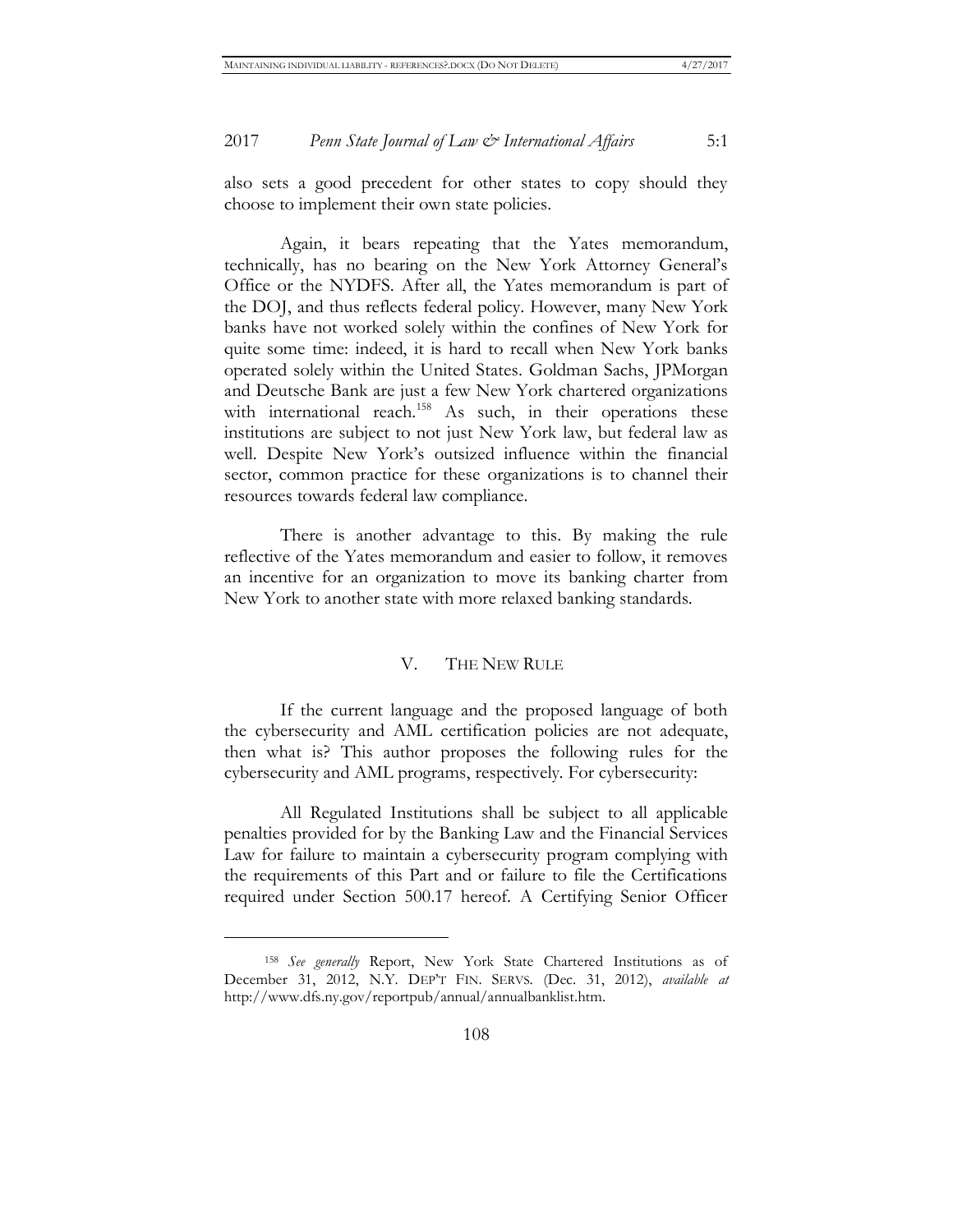who *intentionally*, *knowingly*, or *recklessly* files an incorrect or false Annual Certification also may be subject to criminal penalties for such filing.

Then, for the AML:

All Regulated Institutions shall be subject to all applicable penalties provided for by the Banking Law and the Financial Services Law for failure to maintain a Transaction Monitoring Program, or a Watch List Filtering Program complying with the requirements of this Part and or failure to file the Certifications required under Section 504.4 hereof. A Certifying Senior Officer who *intentionally*, *knowingly*, or *recklessly* files an incorrect or false Annual Certification also may be subject to criminal penalties for such filing.

This proposed language achieves two purposes. First, by giving explicit standards, the language makes clear that a criminal enforcement will only be triggered where an individual's behavior manifests a level of intent beyond mere negligence. The *Haider* case, described *supra*, provides a clear example of when an individual director's failure to provide adequate internal controls was a result of mere negligence. As illustrated by the *Haider* case, it would be unfair to punish all individuals for negligence or strict liability offenses and could lead to unintended consequences in an industry where complete prevention has proven impossible. Second, and relatedly, this proposed rule reflects the reality that AML and cybersecurity divisions at certain financial institutions face extraordinary difficulties and overlapping functions. The proposed rule is narrowly tailored to prevent the behavior seen in *Haider*, or rather, violations conducted by individuals intentionally, knowingly, or recklessly; but not the behavior of otherwise good-faith individuals who mistakenly certify a compliance program. Distinguishing between negligent and reckless conduct may be difficult at times, but nonetheless, this proposed rule provides a minimum standard and guide for enforcement agencies to adhere to.

109